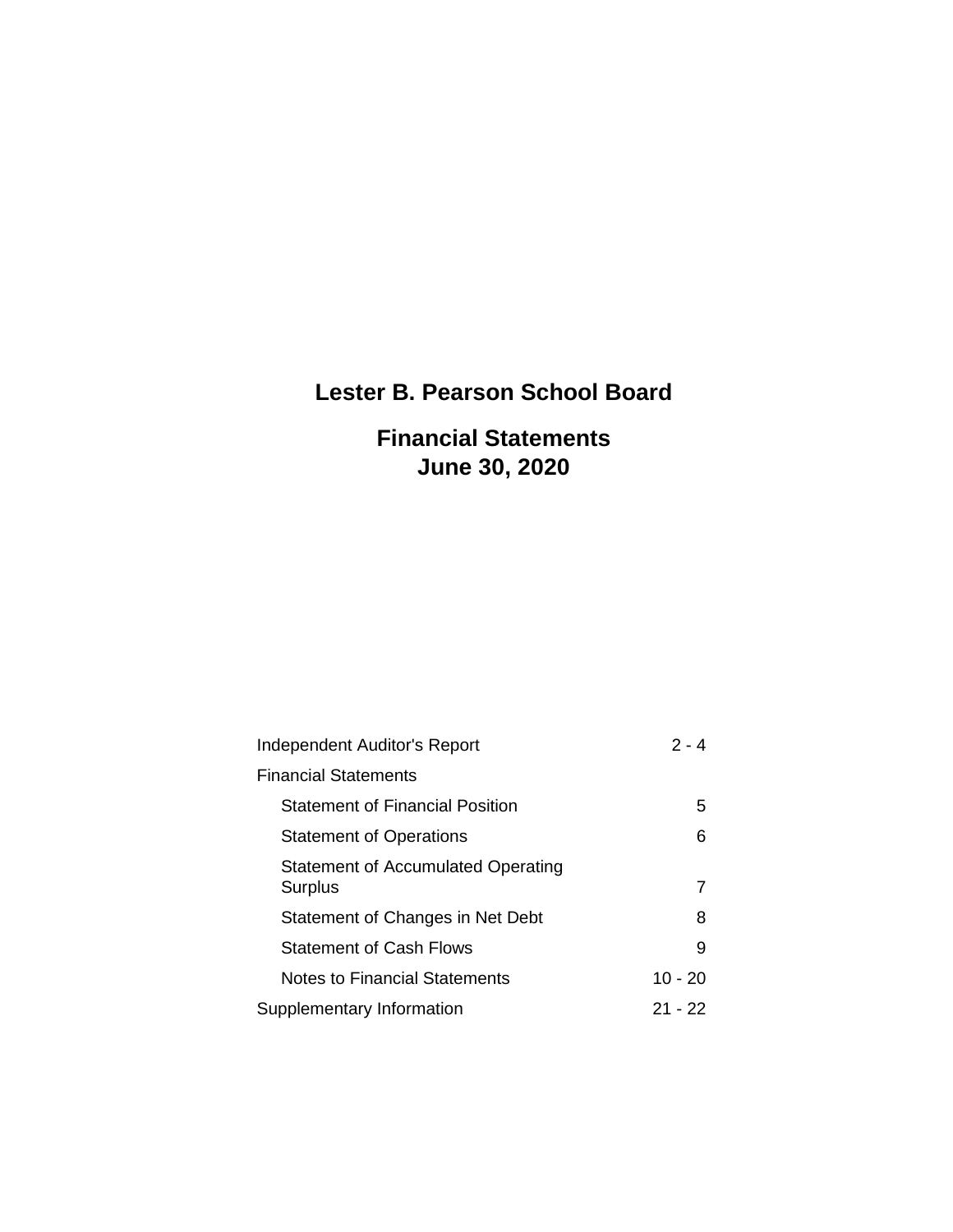

# **Independent Auditor's Report**

**Raymond Chabot Grant Thornton LLP** Suite 2000 National Bank Tower 600 De La Gauchetière Street West Montréal, Quebec H3B 4L8

**T** 514-878-2691

To the Council of Commissioners of Lester B. Pearson School Board

#### **Opinion**

We have audited the financial statements of Lester B. Pearson School Board (hereafter "the School Board"), which comprise the statement of financial position as at June 30, 2020, and the statement of operations, the statement of accumulated operating surplus, the statement of changes in net debt and the statement of cash flows for the year then ended, and notes to financial statements, including a summary of significant accounting policies.

In our opinion, the accompanying financial statements present fairly, in all material respects, the financial position of the School Board as at June 30, 2020, and the results of its activities, the changes in its net debt and its cash flows for the year then ended in accordance with Canadian public sector accounting standards.

#### **Basis for opinion**

We conducted our audit in accordance with Canadian generally accepted auditing standards. Our responsibilities under those standards are further described in the "Auditor's responsibilities for the audit of the financial statements" section of our report. We are independent of the School Board in accordance with the ethical requirements that are relevant to our audit of the financial statements in Canada, and we have fulfilled our other ethical responsibilities in accordance with these requirements. We believe that the audit evidence we have obtained is sufficient and appropriate to provide a basis for our opinion.

### **Responsibilities of management and those charged with governance for the financial statements**

Management is responsible for the preparation and fair presentation of the financial statements in accordance with Canadian public sector accounting standards, and for such internal control as management determines is necessary to enable the preparation of financial statements that are free from material misstatement, whether due to fraud or error.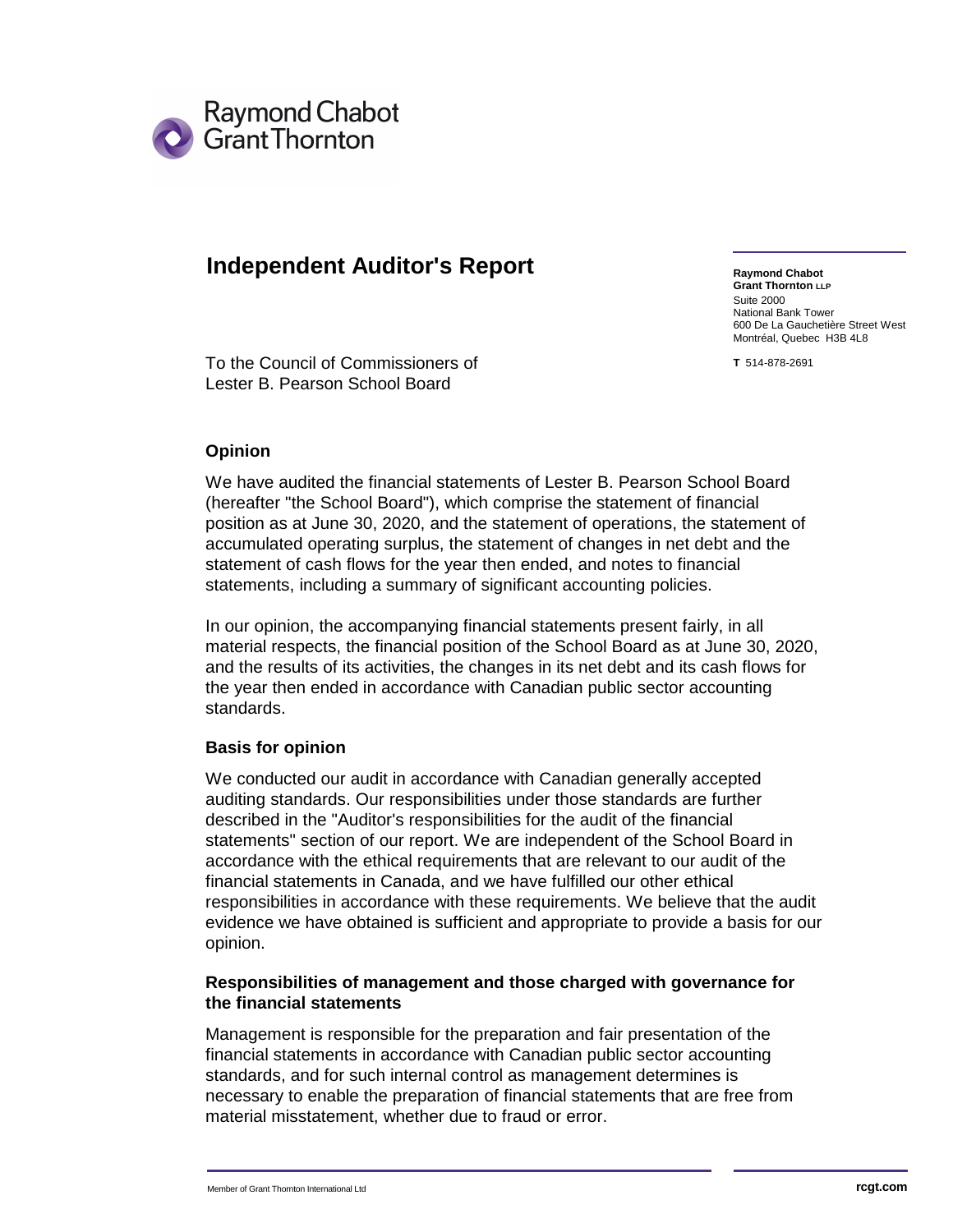In preparing the financial statements, management is responsible for assessing the School Board's ability to continue as a going concern, disclosing, as applicable, matters related to going concern and using the going concern basis of accounting unless management either intends to liquidate the School Board or to cease operations, or has no realistic alternative but to do so.

Those charged with governance are responsible for overseeing the School Board's financial reporting process.

#### **Auditor's responsibilities for the audit of the financial statements**

Our objectives are to obtain reasonable assurance about whether the financial statements as a whole are free from material misstatement, whether due to fraud or error, and to issue an auditor's report that includes our opinion. Reasonable assurance is a high level of assurance, but is not a guarantee that an audit conducted in accordance with Canadian generally accepted auditing standards will always detect a material misstatement when it exists. Misstatements can arise from fraud or error and are considered material if, individually or in the aggregate, they could reasonably be expected to influence the economic decisions of users taken on the basis of these financial statements.

As part of an audit in accordance with Canadian generally accepted auditing standards, we exercise professional judgment and maintain professional skepticism throughout the audit. We also:

- Identify and assess the risks of material misstatement of the financial statements, whether due to fraud or error, design and perform audit procedures responsive to those risks, and obtain audit evidence that is sufficient and appropriate to provide a basis for our opinion. The risk of not detecting a material misstatement resulting from fraud is higher than for one resulting from error, as fraud may involve collusion, forgery, intentional omissions, misrepresentations, or the override of internal control;
- Obtain an understanding of internal control relevant to the audit in order to design audit procedures that are appropriate in the circumstances, but not for the purpose of expressing an opinion on the effectiveness of the School Board's internal control;
- Evaluate the appropriateness of accounting policies used and the reasonableness of accounting estimates and related disclosures made by management;
- Conclude on the appropriateness of management's use of the going concern basis of accounting and, based on the audit evidence obtained, whether a material uncertainty exists related to events or conditions that may cast significant doubt on the School Board's ability to continue as a going concern. If we conclude that a material uncertainty exists, we are required to draw attention in our auditor's report to the related disclosures in the financial statements or, if such disclosures are inadequate, to modify our opinion. Our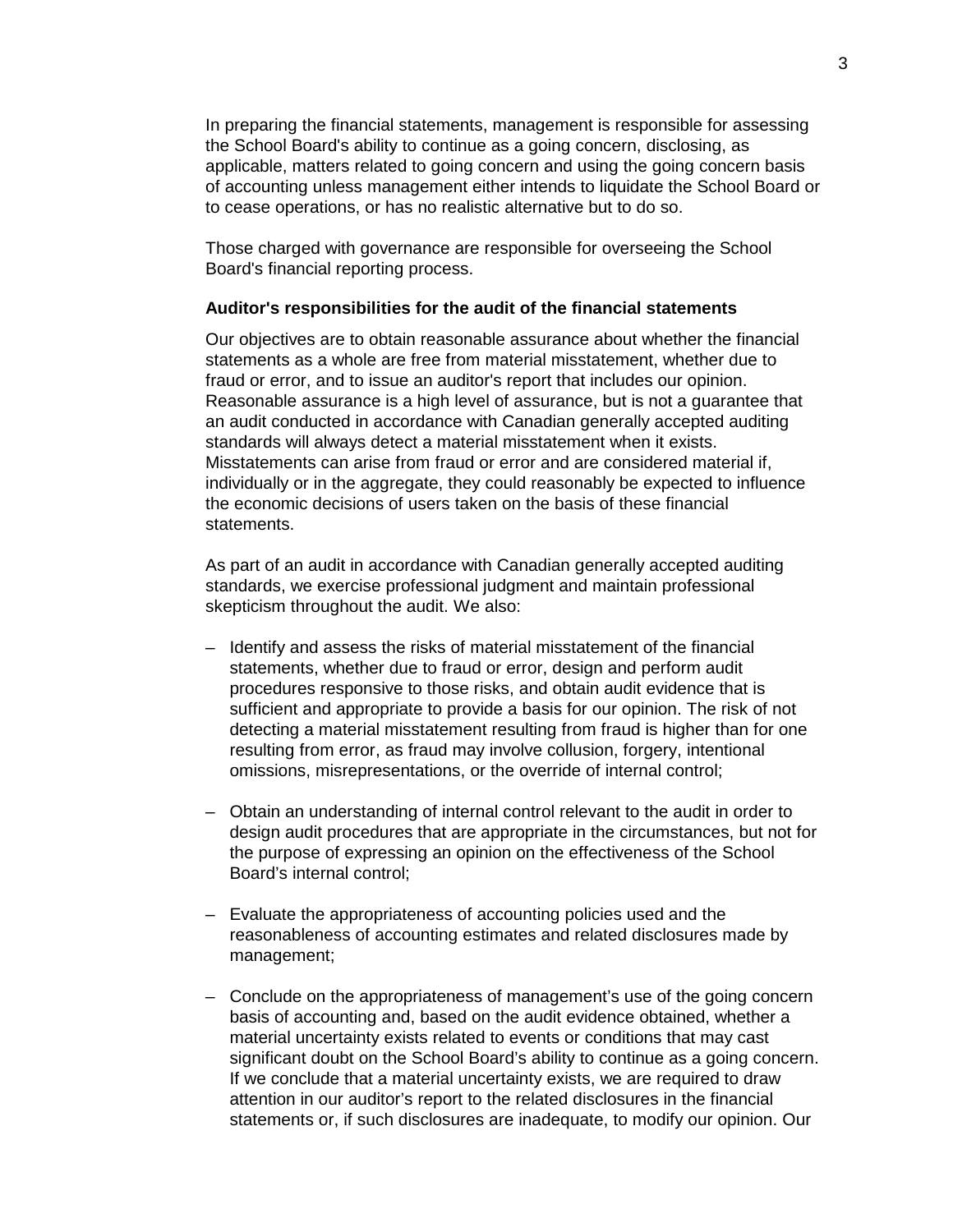conclusions are based on the audit evidence obtained up to the date of our auditor's report. However, future events or conditions may cause the School Board to cease to continue as a going concern;

– Evaluate the overall presentation, structure and content of the financial statements, including the disclosures, and whether the financial statements represent the underlying transactions and events in a manner that achieves fair presentation.

We communicate with those charged with governance regarding, among other matters, the planned scope and timing of the audit and significant audit findings, including any significant deficiencies in internal control that we identify during our audit.

Raymond Cholot Grant Thornton LLP

Montréal October 16, 2020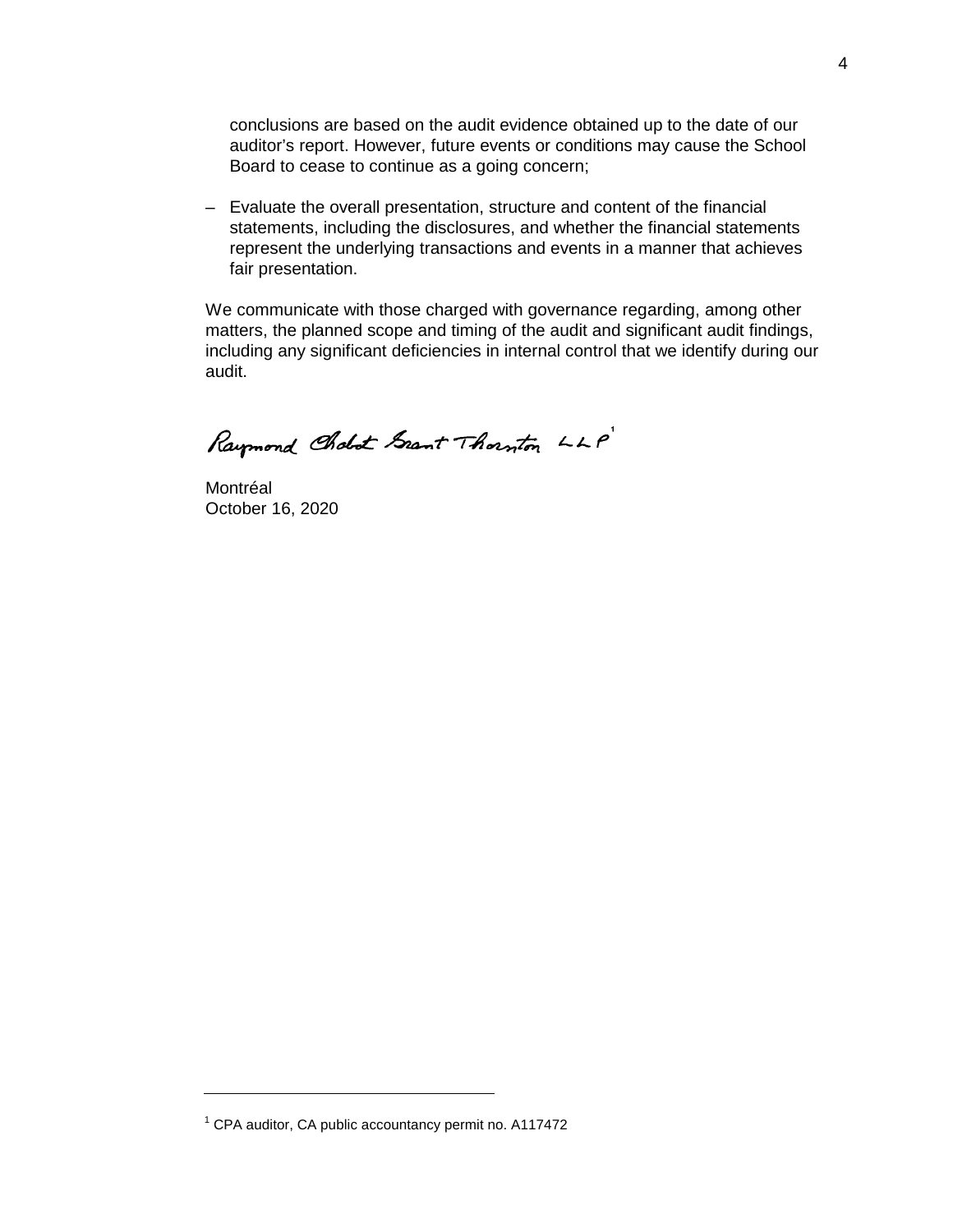# **Lester B. Pearson School Board Statement of Financial Position**

June 30, 2020

|                                                                   | 2020            | 2019            |
|-------------------------------------------------------------------|-----------------|-----------------|
|                                                                   | S               | \$              |
| <b>FINANCIAL ASSETS</b>                                           |                 |                 |
| Cash                                                              | 996,549         | 1,955,262       |
| Operating grants receivable (Note 6)                              | 29,824,216      | 35, 353, 123    |
| Financing grants receivable                                       | 28,236,311      | 31,095,513      |
| Accounts receivable (Note 7)                                      | 8,818,751       | 25,374,658      |
|                                                                   | 67,875,827      | 93,778,556      |
| <b>LIABILITIES</b>                                                |                 |                 |
| Accounts payable (Note 8)                                         | 50,017,258      | 43,540,153      |
| Deferred contributions related to the acquisition of property and |                 |                 |
| equipment (Note 9)                                                | 5,177,479       | 5,434,293       |
| Deferred revenues                                                 | 5,969,089       | 5,474,417       |
| Allowance for employee benefits (Note 10)                         | 16,304,563      | 17,009,151      |
| Environmental liability                                           | 1,254,391       | 1,451,673       |
| Other liabilities (Note 11)                                       | 237,847,217     | 247,840,665     |
|                                                                   | 316,569,997     | 320,750,352     |
| <b>NET DEBT</b>                                                   | (248, 694, 170) | (226, 971, 796) |
| <b>NON-FINANCIAL ASSETS</b>                                       |                 |                 |
| Property and equipment (Note 12)                                  | 269,579,337     | 255,834,748     |
| Prepaid expenditures                                              | 89,674          | 69,341          |
|                                                                   | 269,669,011     | 255,904,089     |
| <b>ACCUMULATED OPERATING SURPLUS</b>                              | 20,974,841      | 28,932,293      |
|                                                                   |                 |                 |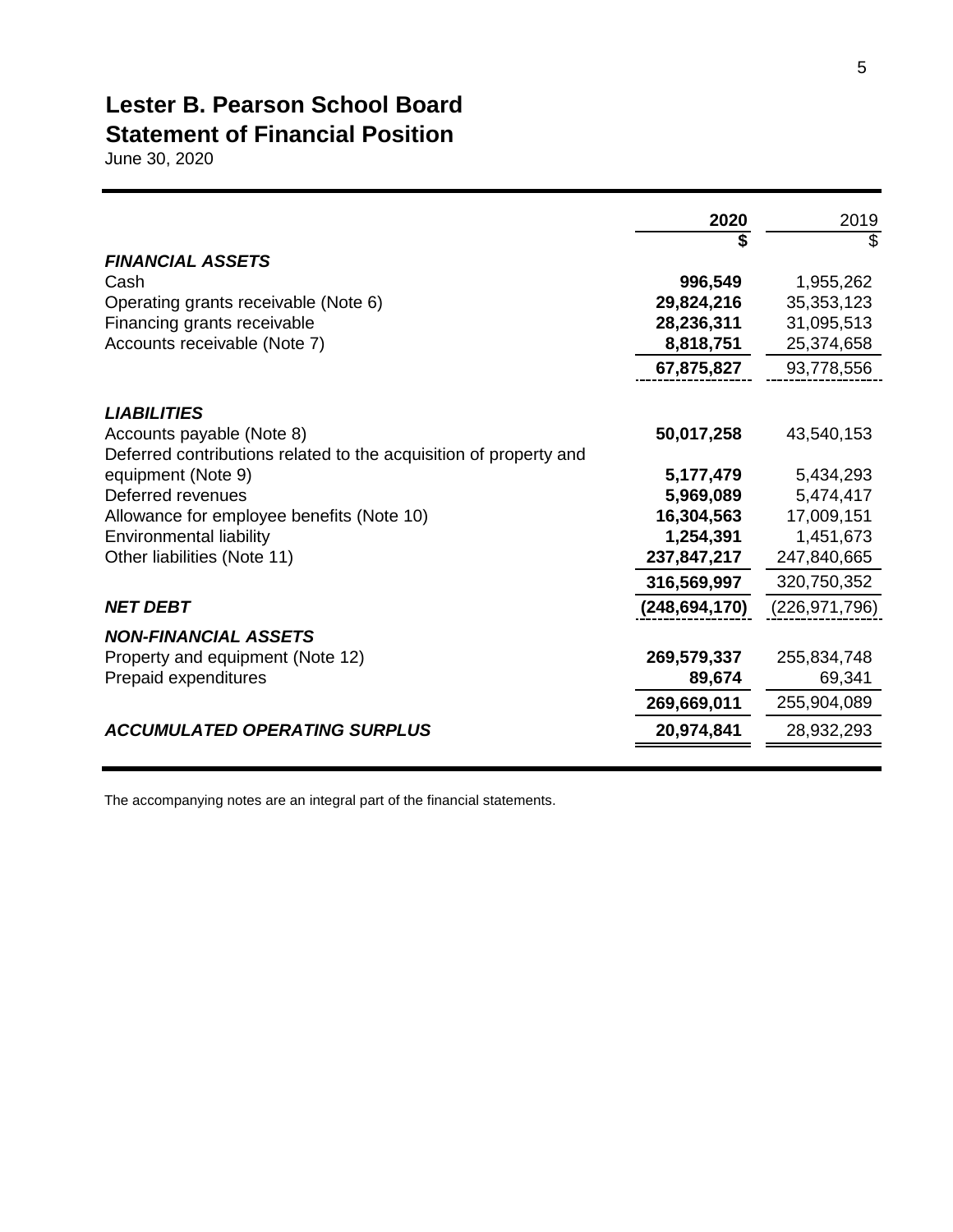# **Lester B. Pearson School Board Statement of Operations**

Year ended June 30, 2020

|                                                 | 2020          | 2019        |
|-------------------------------------------------|---------------|-------------|
|                                                 |               | S           |
| <b>Revenues</b>                                 |               |             |
| Ministère de l'Éducation (MEQ) operating grants | 206,862,747   | 201,808,301 |
| School taxes                                    | 63,911,102    | 64,987,262  |
| Other operating revenues                        | 25,955,171    | 36,241,101  |
| Transportation grants – MEQ                     | 5,618,528     | 6,246,244   |
|                                                 | 302,347,548   | 309,282,908 |
| <b>Expenditures</b>                             |               |             |
| Teaching services                               | 145,825,954   | 143,280,393 |
| Educational support activities                  | 75,980,004    | 75,997,592  |
| <b>Extracurricular activities</b>               | 13,988,392    | 13,286,829  |
| Transportation                                  | 12,250,289    | 13,882,048  |
| Administrative activities                       | 13,139,808    | 13,320,258  |
| Energy                                          | 4,379,358     | 5,596,881   |
| Amortization of property and equipment          | 14,932,233    | 14,458,266  |
| Maintenance and caretaking                      | 17,057,996    | 16,210,076  |
| Financing costs                                 | 244,292       | 11,525      |
| Subsidized schools in the public interest       | 11,261,238    | 10,919,348  |
| Other                                           | 1,949,695     | 2,234,166   |
| Net change in the provision for fringe benefits | (704, 588)    | 502,687     |
| Loss on disposal of property and equipment      | 329           |             |
|                                                 |               | 309,700,069 |
|                                                 | 310,305,000   |             |
| <b>Excess of expenditures over revenues</b>     | (7, 957, 452) | (417, 161)  |
|                                                 |               |             |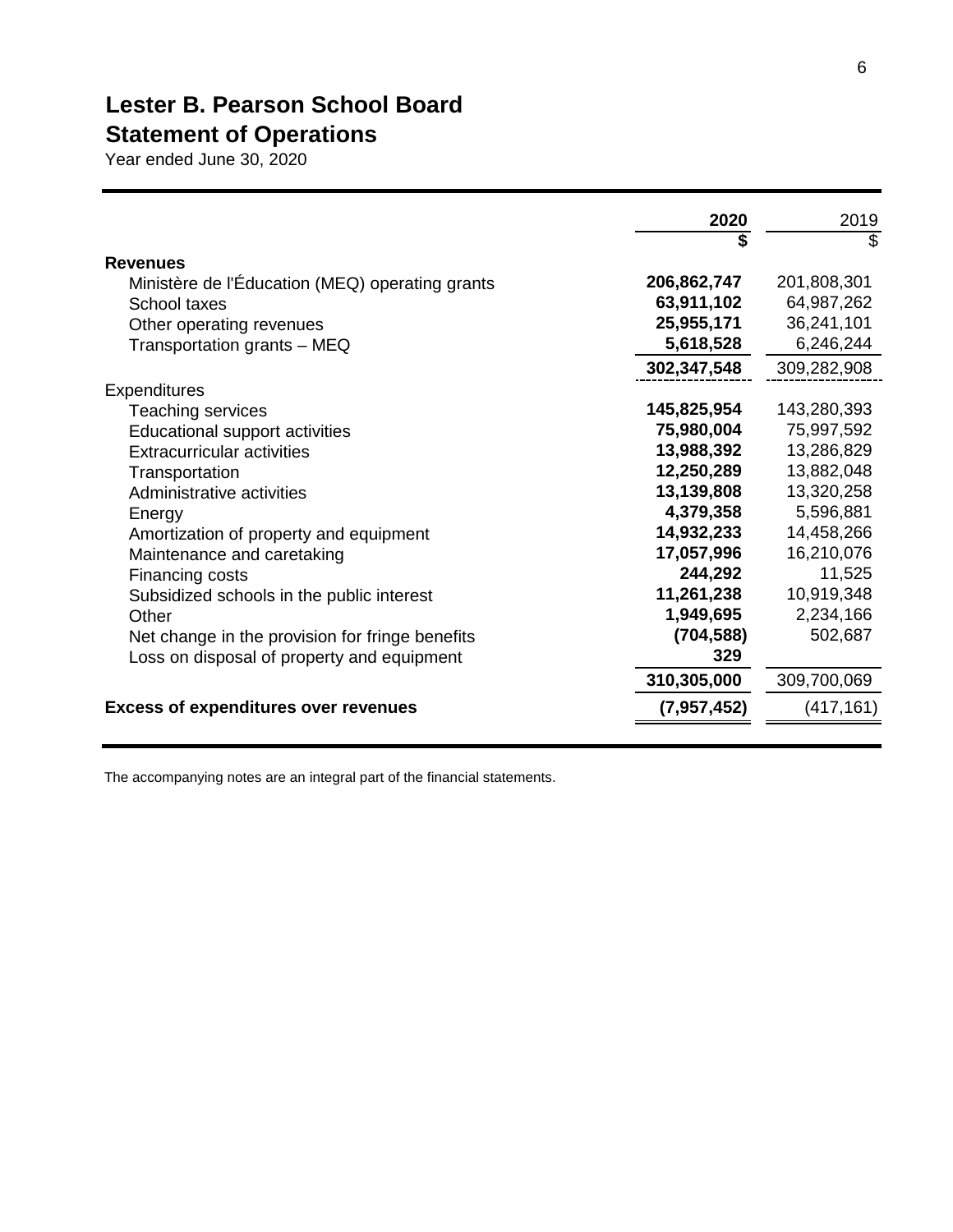# **Lester B. Pearson School Board Statement of Accumulated Operating Surplus**

Year ended June 30, 2020

|                                      | 2020          | 2019       |
|--------------------------------------|---------------|------------|
|                                      |               |            |
| Balance, beginning of year           | 28,932,293    | 29,349,454 |
| Excess of expenditures over revenues | (7, 957, 452) | (417, 161) |
| Balance, end of year                 | 20,974,841    | 28,932,293 |
|                                      |               |            |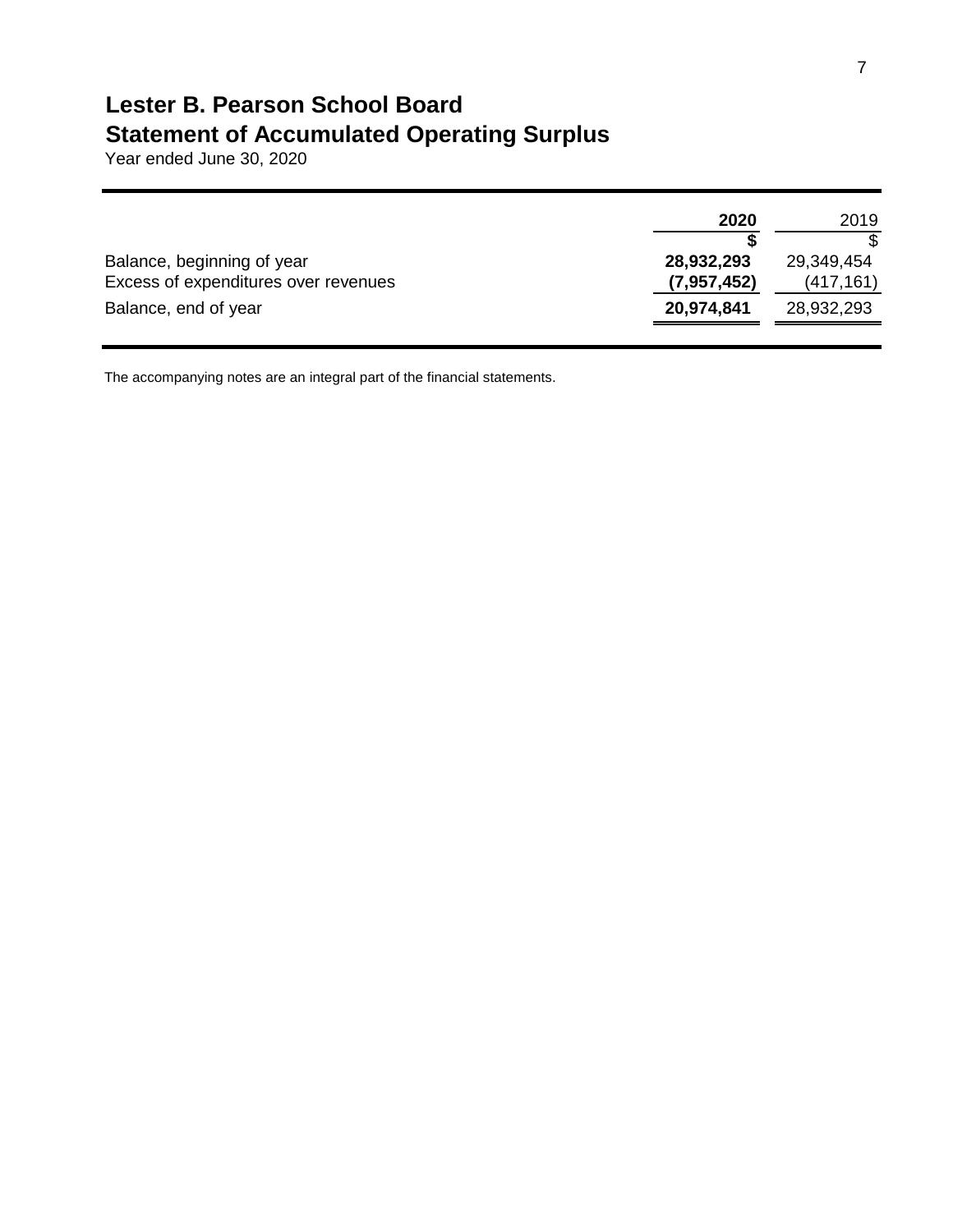# **Lester B. Pearson School Board Statement of Changes in Net Debt**

Year ended June 30, 2020

|                                                                                                                                                                                                                        | 2020                                                            | 2019<br>S                                                   |
|------------------------------------------------------------------------------------------------------------------------------------------------------------------------------------------------------------------------|-----------------------------------------------------------------|-------------------------------------------------------------|
| Balance, beginning of year                                                                                                                                                                                             | (226, 971, 796)                                                 | (215, 191, 381)                                             |
| Excess of expenditures over revenues                                                                                                                                                                                   | (7, 957, 452)                                                   | (417, 161)                                                  |
| Variations due to property and equipment<br>Property and equipment purchases<br>Amortization of property and equipment<br>Loss on disposal of property and equipment<br>Proceeds on disposal of property and equipment | (40,104,499)<br>14,932,233<br>329<br>11,427,348<br>(13,744,589) | (27, 434, 012)<br>14,458,266<br>1,642,051<br>(11, 333, 695) |
| Variation due to prepaid expenditures                                                                                                                                                                                  | (20, 333)                                                       | (29, 559)                                                   |
| Increase in net debt                                                                                                                                                                                                   | (21, 722, 374)                                                  | (11,780,415)                                                |
| Balance, end of year                                                                                                                                                                                                   | (248, 694, 170)                                                 | (226, 971, 796)                                             |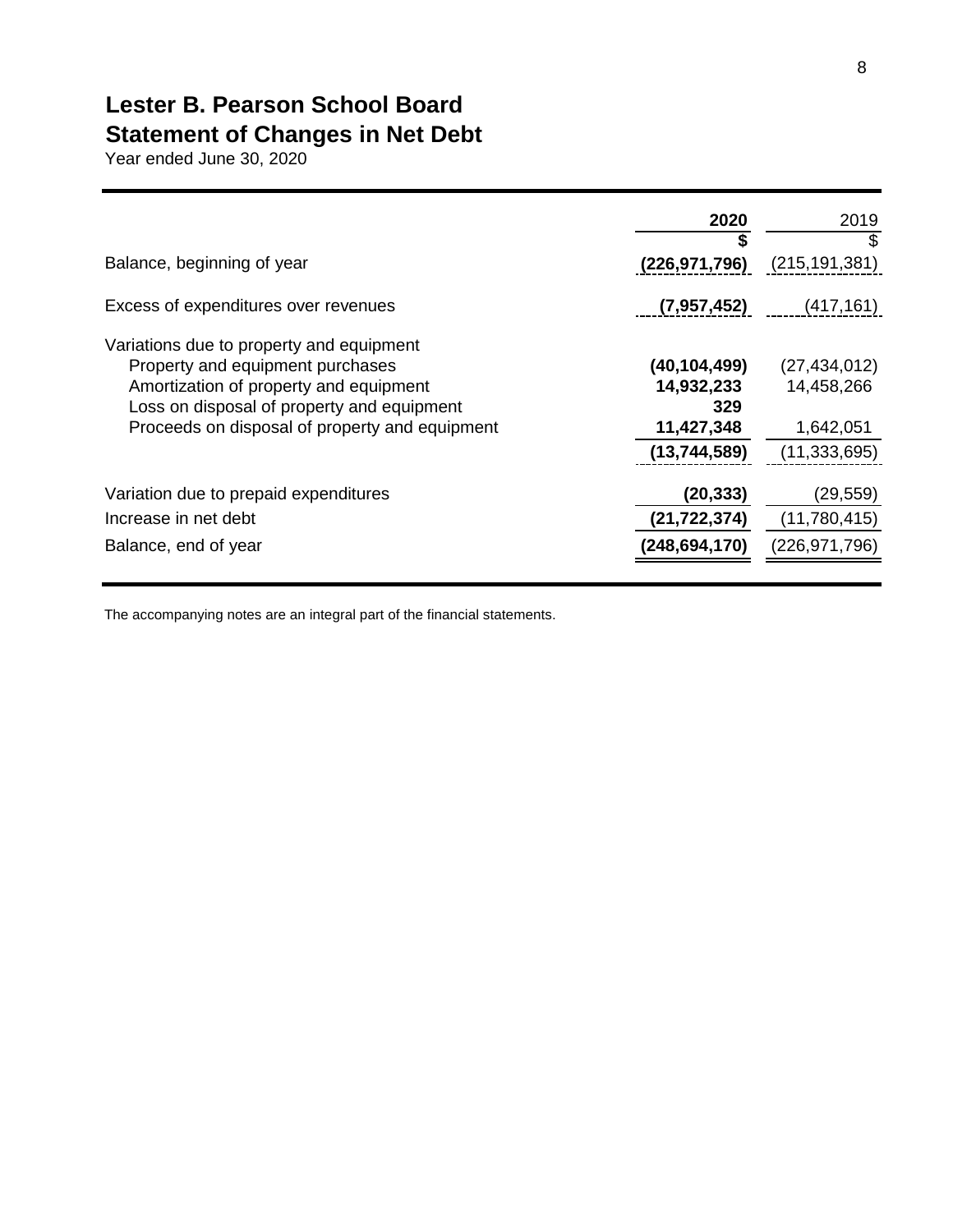# **Lester B. Pearson School Board**

# **Statement of Cash Flows**

Year ended June 30, 2020

|                                                                   | 2020           | 2019           |
|-------------------------------------------------------------------|----------------|----------------|
|                                                                   | \$             | S              |
| <b>OPERATING ACTIVITIES</b>                                       |                |                |
| Excess of expenditures over revenues                              | (7, 957, 452)  | (417, 161)     |
| Non-cash items                                                    |                |                |
| Doubtful accounts                                                 | 573,625        | (275, 745)     |
| Allowance for employee benefits                                   | (704, 588)     | 502,687        |
| Prepaid expenditures                                              | (20, 333)      | (29, 559)      |
| Amortization of deferred contributions related to the acquisition |                |                |
| of property and equipment                                         | (303, 965)     | (481, 417)     |
| Amortization of property and equipment                            | 14,932,233     | 14,458,266     |
| Loss on disposal of property and equipment                        | 329            |                |
| Variations due to operating assets and liabilities                | 18,882,617     | 9,770,557      |
| Cash flows from operating activities                              | 25,402,466     | 23,527,628     |
| <b>INVESTING ACTIVITIES</b>                                       |                |                |
| Acquisition of property and equipment                             | (37,788,527)   | (24, 439, 092) |
| Proceeds on disposal of property and equipment                    | 11,427,348     | 1,642,051      |
| Cash flows from investing activities                              | (26, 361, 179) | (22, 797, 041) |
| Net increase (decrease) in cash                                   | (958, 713)     | 730,587        |
| Cash, beginning of year                                           | 1,955,262      | 1,224,675      |
| Cash, end of year                                                 | 996,549        | 1,955,262      |
|                                                                   |                |                |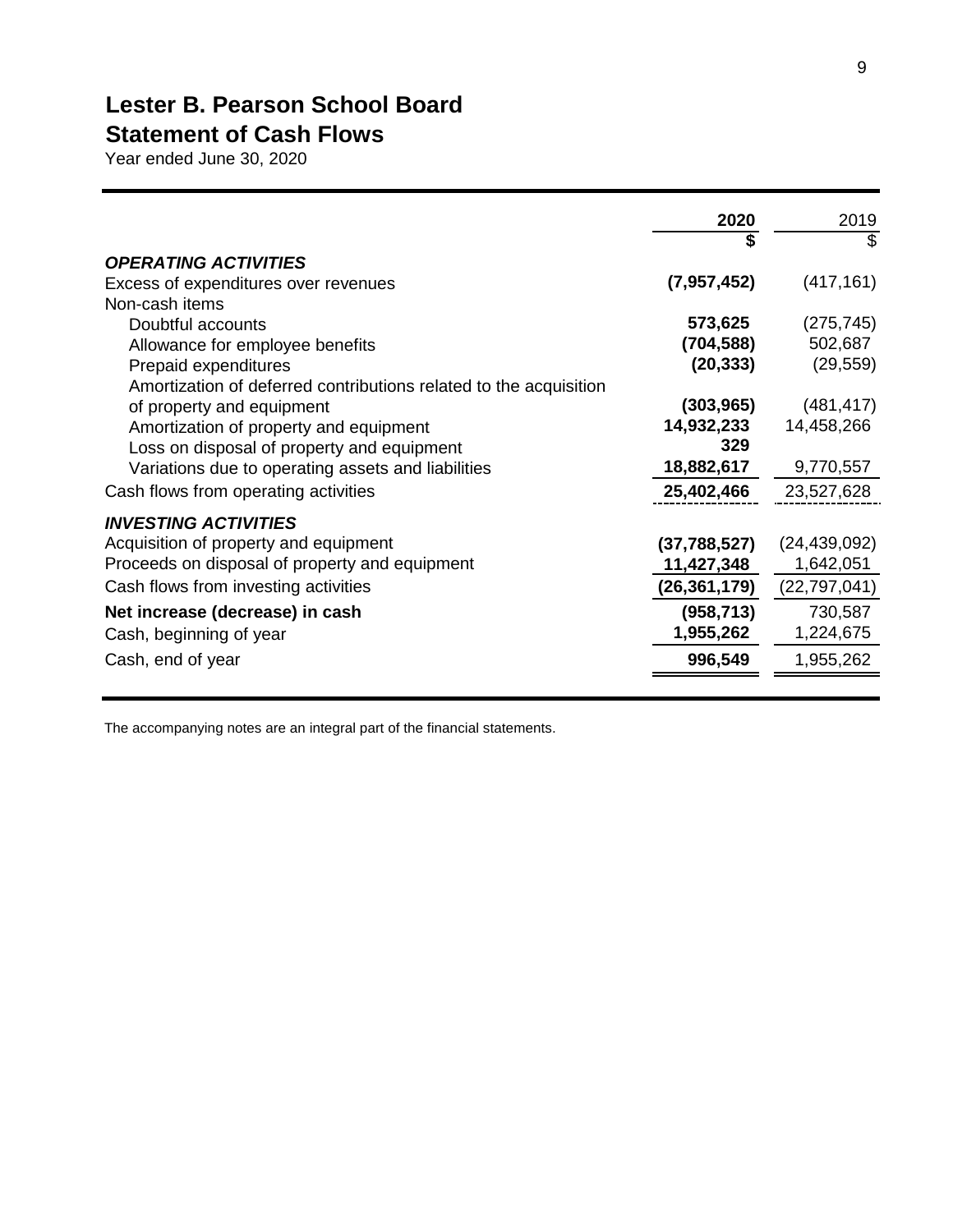Year ended June 30, 2020

# *1 - GOVERNING STATUTES AND NATURE OF OPERATIONS*

An Act to amend mainly the Education Act with regard to school organization and governance (Bill 40) was adopted and assented to on February 8, 2020. Its main purpose is to review the organization and governance of school boards, which are becoming school service centres administered by an organization of directors composed of parents, community representatives and school service centre staff members. The mandate of French-language school board commissioners ended on February 8, 2020 when the bill received royal assent. As of February 8, 2020 and until October 15, 2020 (Order in Council 522-2020), the director general assumes the duties of the council of commissioners until the new French-language school service centre's board of directors takes office on October 15, 2020. For the English-language network, the commissioners' mandate is maintained.

The School Board was incorporated under decree 1014-97 of the Education Act on August 13, 1997. The financial statements have been prepared to satisfy the requirements of Section 287 of the Education Act (CQLR, c. I‑13.3).

The School Board's mission is to organize, for the benefit of the persons who come under its jurisdiction, the educational services provided for by the Education Act and by the basic school regulations established by the Government. The School Board's mission is also to promote and enhance the status of public education within its territory, to see to the quality of educational services and the success of students so that the population may attain a higher level of formal education and qualification, and to contribute, to the extent provided for by law, to the social, cultural and economic development of its region.

# *2 - IMPACTS RESULTING FROM THE COVID-19 PANDEMIC*

In March 2020, the World Health Organization declared an outbreak of a new coronavirus (COVID-19) as a global pandemic, which continues to spread in Canada and around the world. The COVID-19 pandemic and the measures taken in response to its outbreak resulted in significant temporary disruptions to the School Board's operations. The School Board has taken and will continue to take steps in the aftermath of these events to minimize their impact. However, as of the date of finalization of the financial statements, the duration and impact of COVID-19 remains unknown. As a result, it is not possible to reliably estimate the impact that the duration and severity of the pandemic could have on the financial results, cash flows and financial position of the School Board for future fiscal years.

# *3 - SIGNIFICANT ACCOUNTING POLICIES*

# **Basis of accounting and basis of presentation**

The School Board's financial statements are prepared in accordance with Canadian public sector accounting standards of the *CPA Canada Public Sector Accounting Handbook,* and use of any other source of generally accepted accounting principles must be consistent with the Handbook. The information provided in the financial statements is based on management's best judgments and estimates.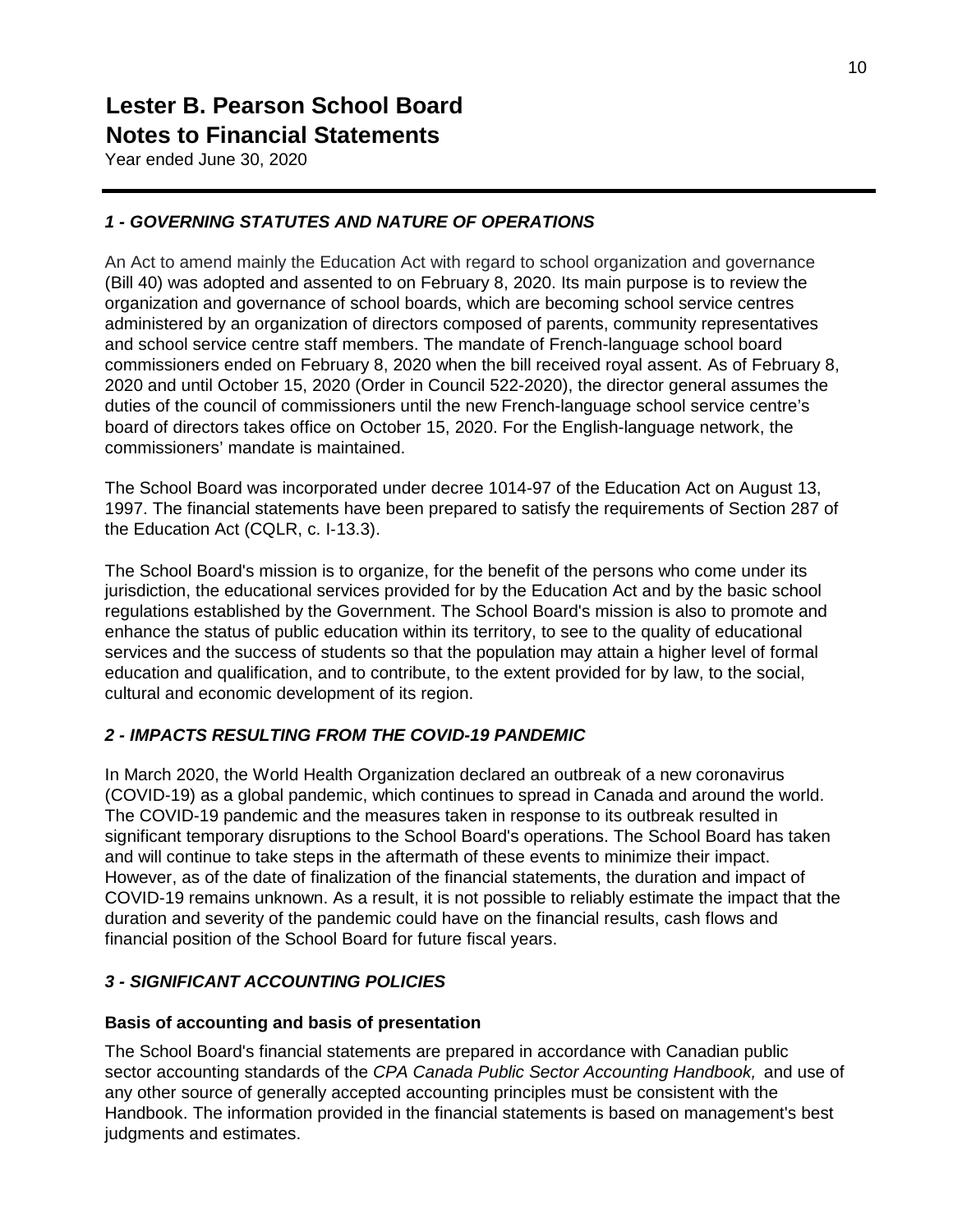Year ended June 30, 2020

## *3 - SIGNIFICANT ACCOUNTING POLICIES (Continued)*

### **Accounting estimates**

The preparation of the School Board's financial statements in accordance with Canadian public sector accounting standards requires management to make estimates and assumptions that affect the recognition of assets and liabilities, the presentation of assets and contingent liabilities at the financial statements date and the recognition of revenues and expenditures for the period presented in the financial statements. Estimates and assumptions were used to evaluate the main items, such as useful lives of property and equipment, accrued liabilities, allowance for employee benefits and environmental liability. Actual results may differ from management's best estimates.

### **Financial assets**

#### *Cash and cash equivalents*

The School Board's policy is to present in cash and cash equivalents bank balances, including bank overdrafts whose balances fluctuate frequently from being positive to overdrawn.

#### *Accounts receivable*

Accounts receivable, excluding commodity taxes receivable, are initially recorded at cost and revalued at the net recoverable value with the use of an allowance for doubtful accounts. The annual variation of this provision is included in the expenditures.

#### **Liabilities**

#### *Deferred contributions related to the acquisition of property and equipment*

The contributions received for the acquisition of property and equipment are deferred and amortized in the statement of operations on the same basis and over the same period as the related property and equipment, in accordance with the stipulations of these government transfers.

#### *Deferred revenues*

Amounts received for revenues that will be earned in a subsequent period are deferred and presented as deferred revenues in liabilities in the statement of financial position.

Revenues can be recognized as deferred revenues if they meet the following three stipulations:

- Under purpose stipulations, the School Board has little or no discretionary power on how the transferred resources are used;
- Under time stipulations, the School Board has little or no discretionary power on the periods during which the received amounts must be used or consumed;
- Under accountability stipulations, execution is constantly monitored and failure to comply with the transfer conditions results in sanctions, such as repayment of the transferred resources.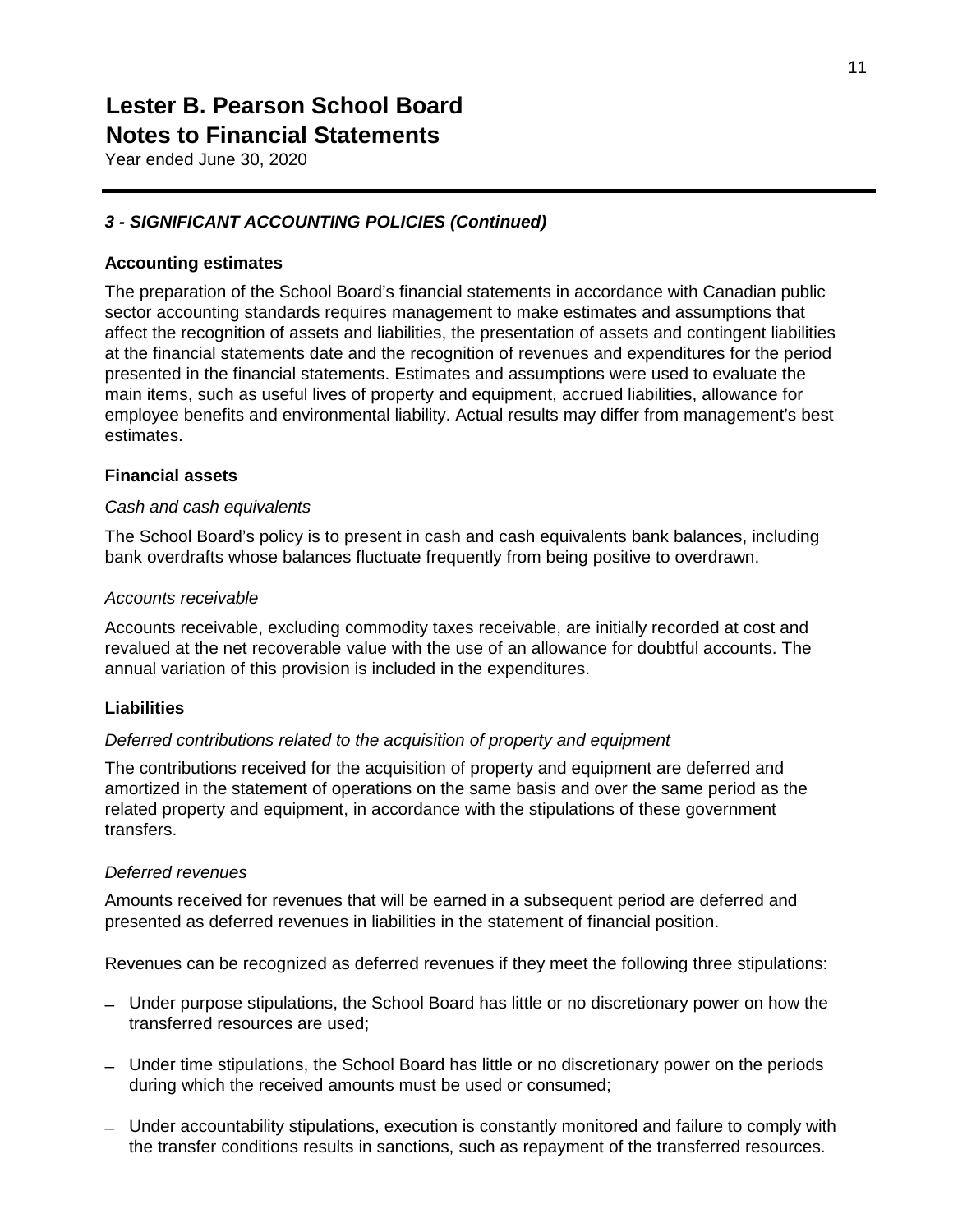Year ended June 30, 2020

### *3 - SIGNIFICANT ACCOUNTING POLICIES (Continued)*

#### *Pension plans*

Members of the School Board's staff participate in the Régime de retraite des employés du gouvernement et des organismes publics (RREGOP), the Régime de retraite des enseignants (RRE) or the Régime de retraite du personnel d'encadrement (RRPE). These multiemployer plans are defined benefit plans with guaranteed retirement and death benefits. The School Board's contributions to these government retirement plans for the period are assumed by the Government of Quebec and are not included in the financial statements.

#### *Allowance for employee benefits*

Long-term obligations under other employee benefit plans, such as sick leave, vacation, accumulated overtime, wages insurance coverage and other benefits (maternity and paternity leave) are recognized at cost in liabilities. The change in the provision for the period is recognized in expenditures.

### *School Board's share of the long-term debt subject to a pledge of grant held by the Comité de gestion de la taxe scolaire de l'île de Montréal (CGTSIM)*

The School Board's share of the long-term debt subject to a pledge of grant held by the CGTSIM is recognized as the amounts are received, adjusted for the amortization of the discount or premium, up to the amount of capital to repay on maturity.

### *Environmental liability*

Obligations resulting from the decontamination of contaminated sites under the responsibility of the School Board, or that may likely fall under its responsibility, are recognized as environmental liability as soon as the contamination exceeds environmental standards, it is expected that future economic benefits will be given up and a reasonable estimate of the amount can be made.

The environmental liability includes estimated costs of contaminated site management and decontamination. The School Board used various methods to estimate the rehabilitation and management costs, including site characterization studies or comparative analyses. For each contaminated site, the estimated cost is increased to reflect the degree of accuracy associated with the method used. Costs are evaluated based on the best information available and reviewed annually.

Furthermore, the Government of Quebec stated that it would assume the costs of decontamination of contaminated land existing as at March 31, 2008 and inventoried as at March 31, 2011, as well as the variances of these liabilities as at June 30, 2020. Consequently, the School Board is able to recognize an account receivable from the Government of Quebec to offset the costs associated with this environmental liability. All liabilities recognized after March 31, 2011 for non-inventoried land at that date are assumed by the School Board and recorded in its operations for the related fiscal year.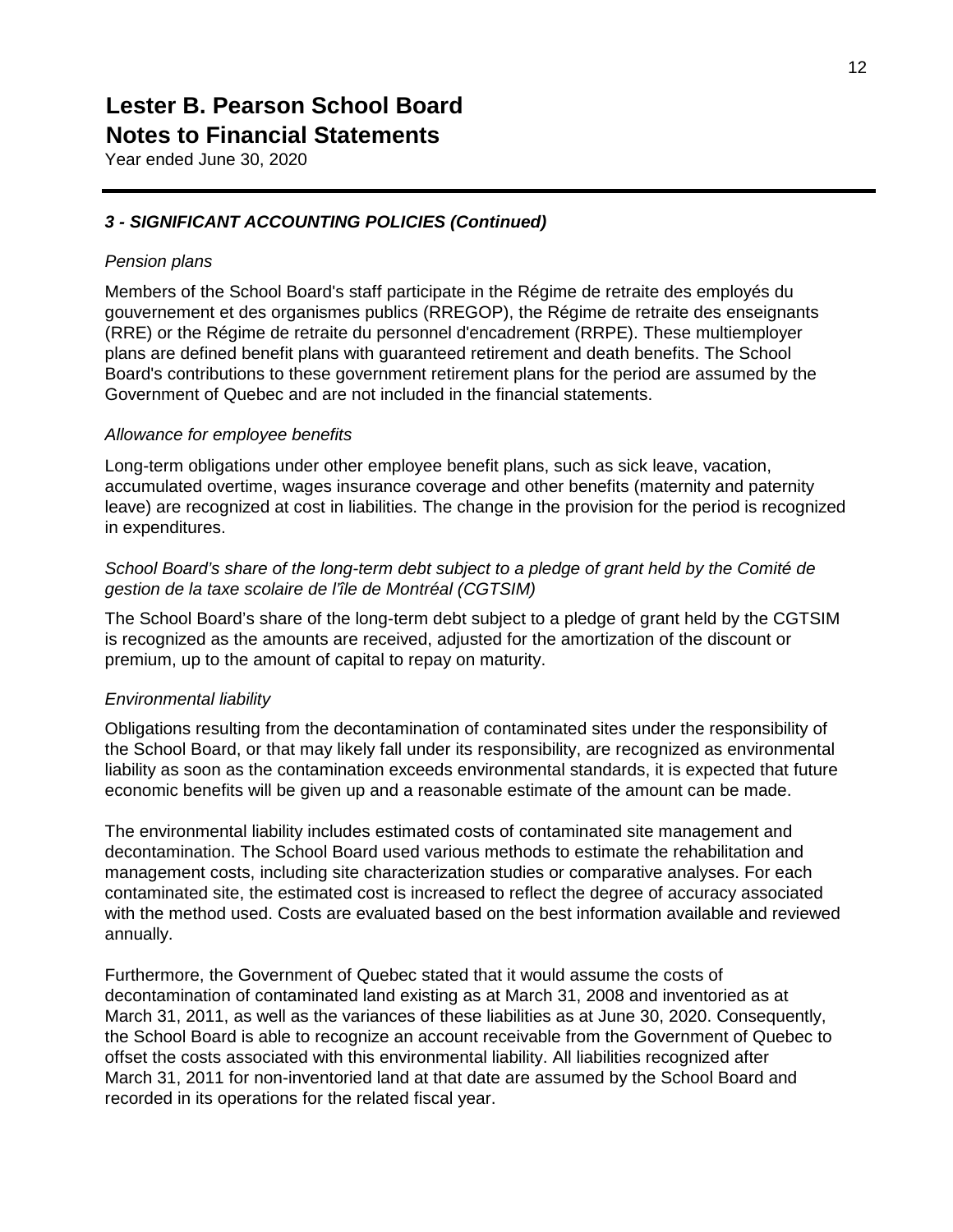Year ended June 30, 2020

### *3 - SIGNIFICANT ACCOUNTING POLICIES (Continued)*

### **Non-financial assets**

### *Property and equipment*

Property and equipment are non-financial assets acquired, built, developed or improved, whose useful lives extend beyond the period, and are intended to be used sustainably for the production of goods or delivery of service.

Property and equipment are recognized at cost. With the exception of land, the cost of property and equipment is amortized according to the straight-line method over the following periods:

| Land development                          | 10 or 20 years |
|-------------------------------------------|----------------|
| Buildings and major building improvements | 25 to 50 years |
| Material and equipment                    | 3 to 15 years  |
| Specialized pedagogical equipment         | 10 or 20 years |
| Complex networks                          | 20 years       |

Property and equipment under construction, development or improvement are not amortized until they are put into service.

Works of art and historical treasures consist primarily of paintings, sculptures, drawings and installations and their cost is expensed in the year of acquisition.

Items of property and equipment that are contributed or acquired for a nominal value are recognized at their fair value at the time of acquisition.

The amounts received from organizations are recognized in liabilities as deferred revenues and are gradually transferred to the operating results and amortized on the same basis and over the same period as the related property and equipment. However, the contributions received for the acquisition of land are recognized in revenues in the year of acquisition.

If circumstances indicate that an item of property and equipment no longer contributes to the School Board's ability to provide goods and services or that the value of the item's future economic benefits is less than its net carrying amount, the cost of the item of property and equipment is reduced to reflect the decline in value.

### *Prepaid expenditures*

Prepaid expenditures represent payments made before the financial year-end for services which the School Board will benefit from during or beyond the upcoming fiscal years. These costs will be added to the expenditures when the School Board benefits from the services paid for.

Periods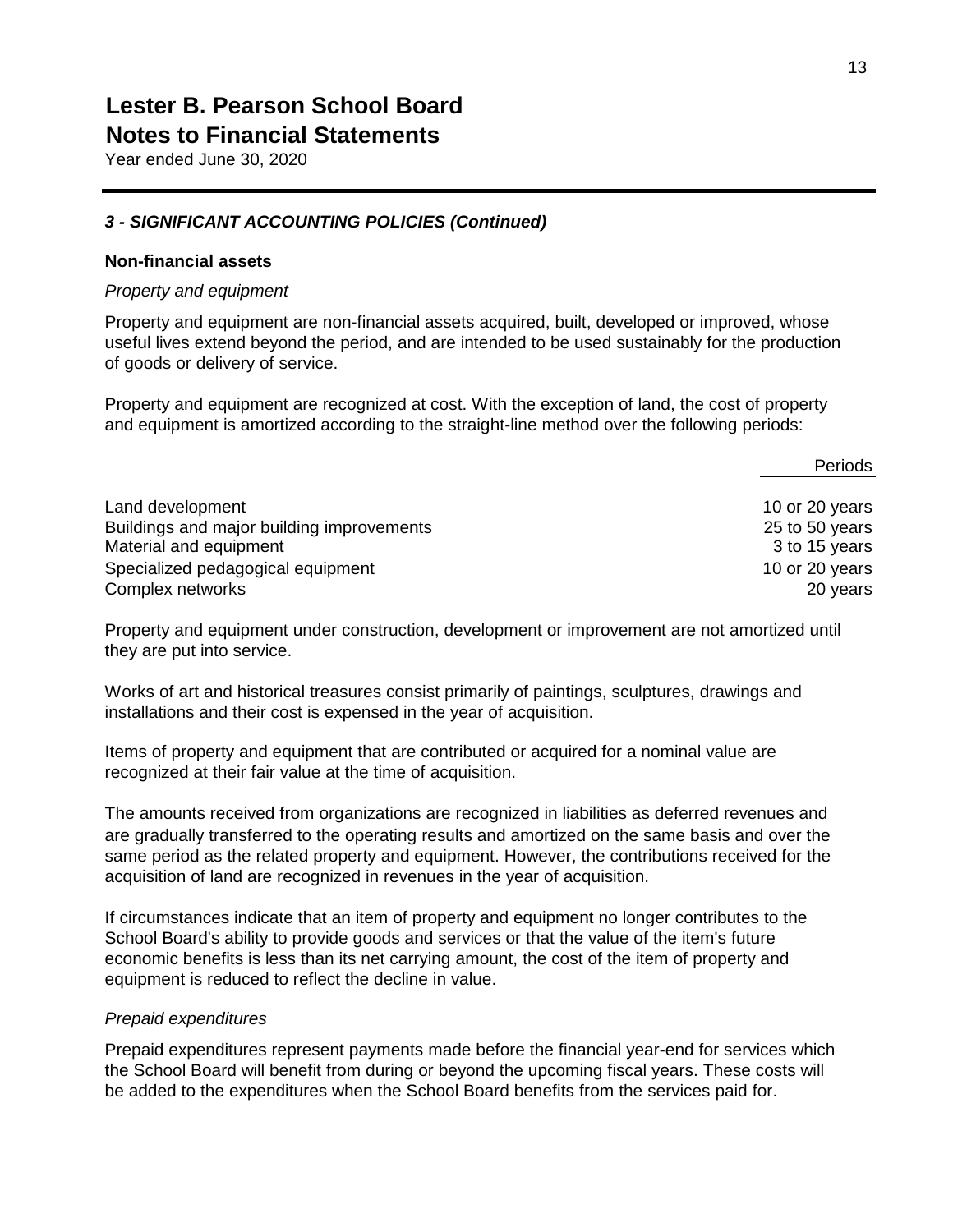Year ended June 30, 2020

## *3 - SIGNIFICANT ACCOUNTING POLICIES (Continued)*

### **Revenue recognition**

Subsidy revenue from the MEQ and other ministries and organizations is recognized in the period during which the transfers are authorized and the School Board has satisfied the eligibility criteria for that period's budgetary rules. In management's opinion, the payment authorization is an integral part of the government transfer authorization process and, accordingly, subsidy revenue is not recognized until the payer has sufficient budget credits approved by the National Assembly. Subsidy revenue recognition may be deferred to a subsequent period when the School Board has satisfied certain conditions, which are described in the Deferred revenues accounting policy.

The revenues from the school taxes and the subsidies in lieu of taxes are managed by the CGTSIM and are recognized according to the share and confirmation received by the CGTSIM.

The School Board's main sources of revenues, other than contributions, are the student fees, the external sales and the recovery of direct costs that are accounted for in Other operating revenues. Revenues are recognized when the following criteria are met:

- Persuasive evidence of an arrangement exists;
- Delivery has occurred;
- The price is fixed or determinable;
- Collection is reasonably assured.

Revenues are recognized as the services are rendered. Deferred revenues represent funds received for which revenues have not yet been earned.

#### **Inter-entity transactions**

Inter-entity transactions are transactions between entities controlled by the Government of Quebec or entities under shared control.

Assets received without consideration from a Government of Quebec reporting entity are recognized at the carrying amount. Services received at no cost are not recognized. Other inter-entity transactions are carried out at the exchange amount, that is, at the amount of the consideration given for the item transferred or service provided as established and agreed to.

### *4 - BUDGET FORECAST PRESENTATION*

According to the Education Act (CQLR, c. I-13.3), the School Board has prepared budget forecasts for the current year which were duly adopted by the Council of Commissioners.

These budget data are not prepared with the same level of details as the actual data presented in the financial statements.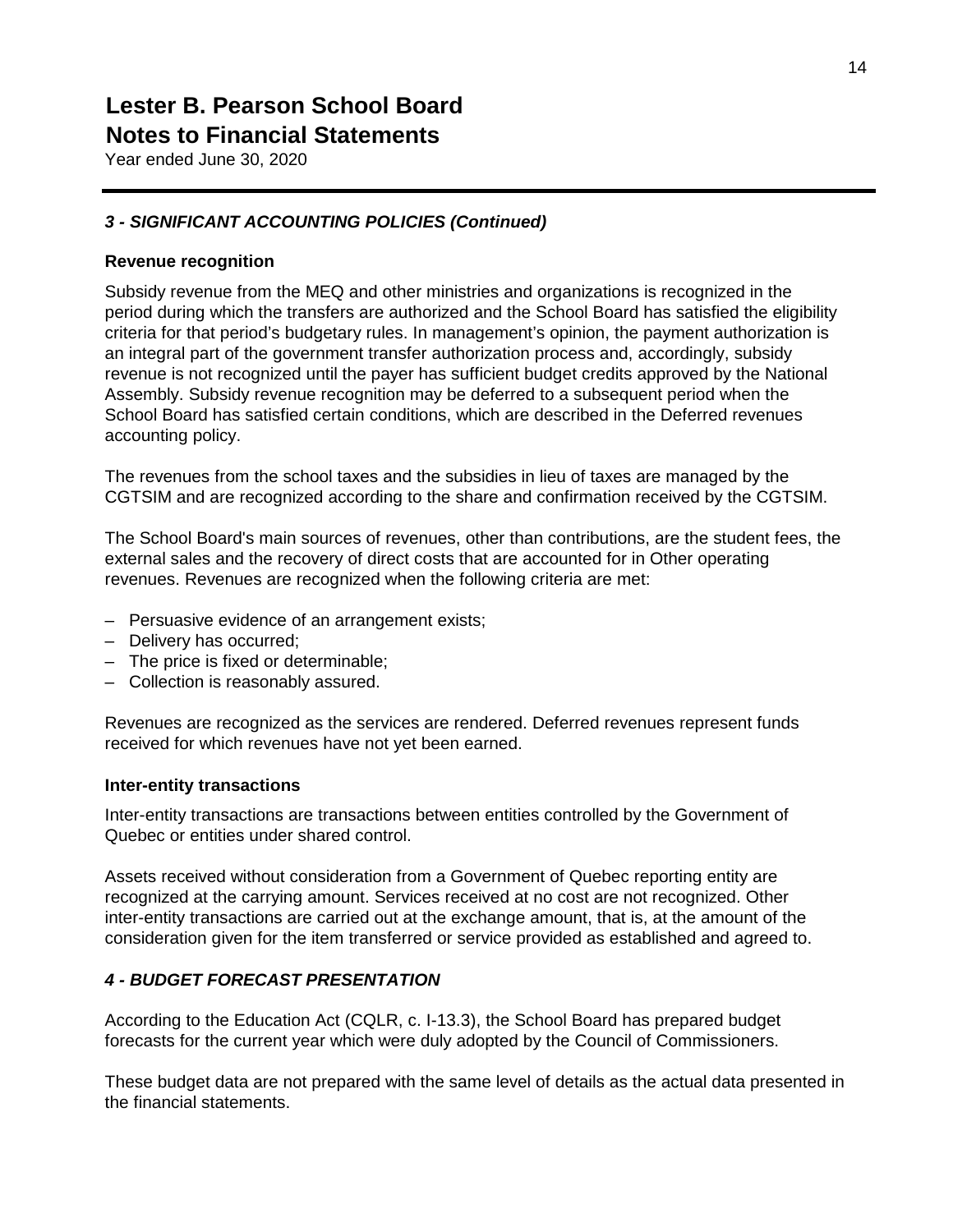Year ended June 30, 2020

## *4 - BUDGET FORECAST PRESENTATION (Continued)*

The summary of budget forecasts initially adopted by the Council of Commissioners is compared with the corresponding actual data: 2019-2020

|                                                               |               | 2019-2020             |
|---------------------------------------------------------------|---------------|-----------------------|
|                                                               | <b>Budget</b> | Actual                |
|                                                               | \$            | \$                    |
| Revenues                                                      |               |                       |
| MEQ operating grants                                          | 220, 121, 871 | 212,481,275           |
| Other grants and contributions                                | 2,830,336     | 2,055,894             |
| School taxes                                                  | 63,372,168    | 63,911,102            |
| Tuition and course-related fees                               | 7,422,758     | 3,468,214             |
| Sales of goods and services                                   | 21,065,779    | 17,490,323            |
| Other revenues                                                | 1,705,876     | 2,940,740             |
|                                                               | 316,518,788   | 302,347,548           |
| <b>Expenditures</b>                                           |               |                       |
| Teaching services                                             | 157, 125, 943 | 145,825,954           |
| Educational support activities                                | 71,734,348    | 75,980,004            |
| <b>Extracurricular activities</b>                             | 27,285,403    | 26,238,681            |
| Administrative activities                                     | 15,625,981    | 13,139,808            |
| Property and equipment activities                             | 33,011,985    | 36,369,587            |
| Other                                                         | 12,112,345    | 13,455,225            |
| Net change in the provision for fringe benefits               | 395,000       | (704, 588)            |
| Loss on disposal of property and equipment                    |               | 329                   |
|                                                               | 317,291,005   | 310,305,000           |
| Excess of expenditures over revenues                          | (772, 217)    | (7, 957, 452)         |
|                                                               |               |                       |
| 5 - CASH FLOWS                                                |               |                       |
|                                                               | 2020          | 2019                  |
|                                                               |               | S.                    |
| Interest paid during the year                                 | 244,133       |                       |
| Interest received during the year                             | 58,241        | 239,292               |
|                                                               |               |                       |
| <b>6 - OPERATING GRANTS RECEIVABLE</b>                        |               |                       |
|                                                               | 2020          | 2019                  |
|                                                               | \$            | \$                    |
| <b>MEQ</b><br>Youth, adult education and vocational education | 17,401,207    | 22,579,492            |
| Subsidy – financing (employee future benefits)                | 12,628,720    | 12,628,720            |
| Debt service                                                  | 244,133       | (69, 523)             |
| Transportation                                                | (725, 994)    |                       |
| <b>Contaminated sites</b>                                     | 265,403       | (558, 672)<br>741,577 |
| Other grants                                                  | 3,521         | 22,030                |
| Ministère du Travail, de l'Emploi et de la Solidarité sociale | 7,226         | 9,499                 |
|                                                               | 29,824,216    | 35, 353, 123          |
|                                                               |               |                       |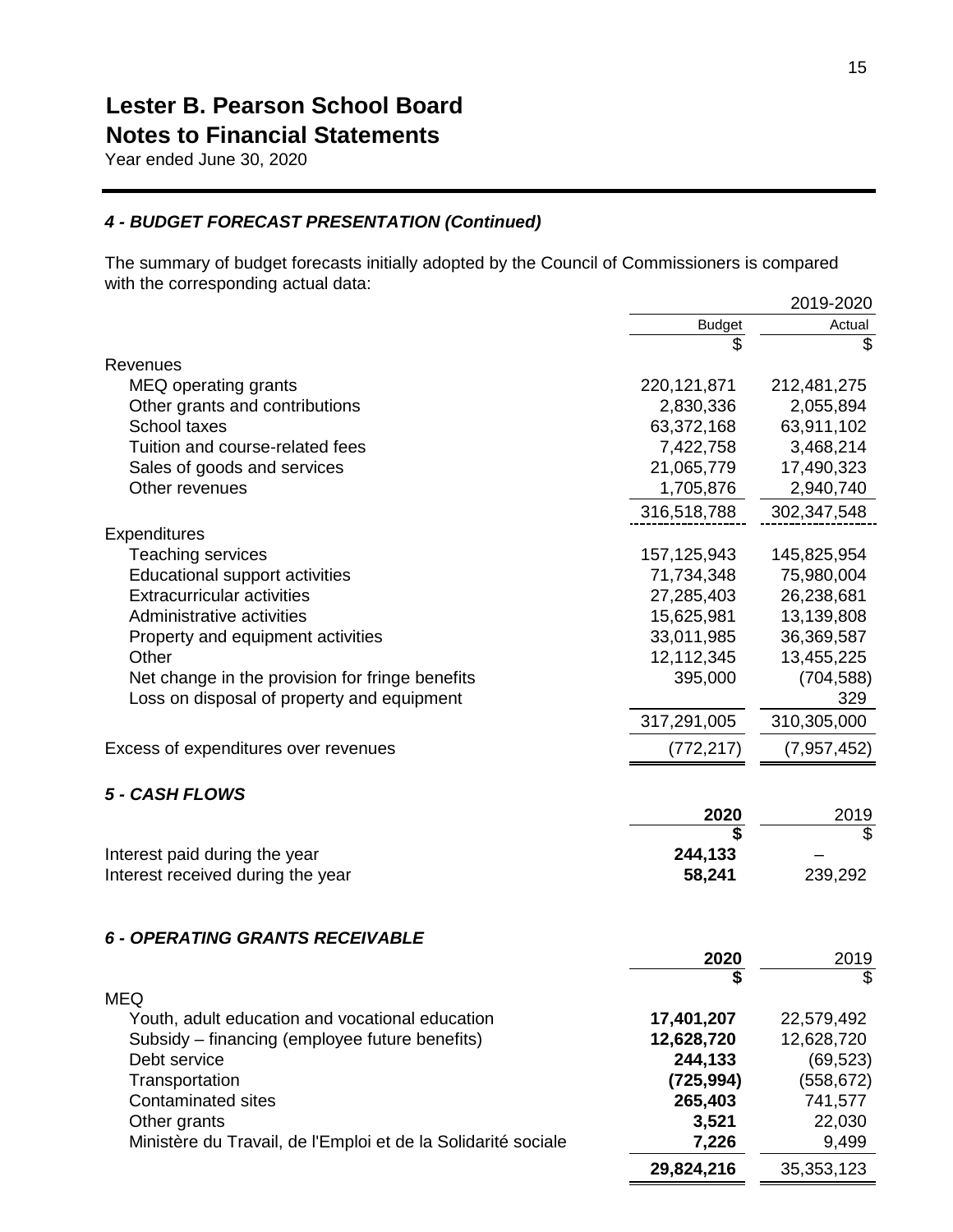Year ended June 30, 2020

| <b>7 - ACCOUNTS RECEIVABLE</b>           |            |            |
|------------------------------------------|------------|------------|
|                                          | 2020       | 2019       |
|                                          |            | \$         |
| Accounts receivable - CGTSIM             |            | 15,844,855 |
| Accounts receivable – other              | 8,220,807  | 8,606,026  |
| Sabbatical leave receivable              | 74,020     | 134,991    |
| Commodity taxes receivable               | 523,924    | 788,786    |
|                                          | 8,818,751  | 25,374,658 |
| 8 - ACCOUNTS PAYABLE                     |            |            |
|                                          | 2020       | 2019       |
|                                          |            | \$         |
| Accounts payable and accrued liabilities | 9,867,772  | 11,912,561 |
| Salaries and benefits payable            | 25,941,700 | 25,110,329 |
| Sabbatical leave payable                 | 1,603,805  | 1,867,439  |
| Holdbacks on contracts                   | 6,963,193  | 4,649,824  |
| Accounts payable - CGTSIM                | 5,640,788  |            |
|                                          | 50,017,258 | 43,540,153 |

### *9 - DEFERRED CONTRIBUTIONS RELATED TO THE ACQUISITION OF PROPERTY AND EQUIPMENT*

|                                                            | 2020       | 2019       |
|------------------------------------------------------------|------------|------------|
|                                                            |            |            |
| Balance, beginning of year                                 | 5,434,293  | 5,866,144  |
| Revenues recognized as deferred contributions              | 47,151     | 49,566     |
| Deferred contributions recognized as revenues for the year | (303, 965) | (481, 417) |
| Balance, end of year                                       | 5,177,479  | 5,434,293  |
|                                                            |            |            |

### *10 - ALLOWANCE FOR EMPLOYEE BENEFITS*

Among the long-term obligations under employee future benefit plans, the School Board has a sick leave program. Until June 30, 2016, in accordance with the various collective agreements, this program allowed certain employees to accumulate unused sick days to which they were entitled annually and monetize them in the event of termination, retirement or death. Moreover, in the context of early retirement, employees could elect to use these accumulated sick days as fully paid days of absence. Since July 1, 2016, employees may no longer accumulate sick days acquired after that date. Sick days will be paid annually on June 30th if they are not used at that date.

|                                                         | 2020       | 2019       |
|---------------------------------------------------------|------------|------------|
|                                                         |            |            |
| Sick leave                                              | 6,027,713  | 6,459,235  |
| Vacation                                                | 6,668,760  | 6,361,702  |
| Fringe benefits                                         | 2,318,289  | 2,406,263  |
| Accumulated overtime, wage insurance coverage and other | 1,289,801  | 1,781,951  |
|                                                         | 16,304,563 | 17,009,151 |

. .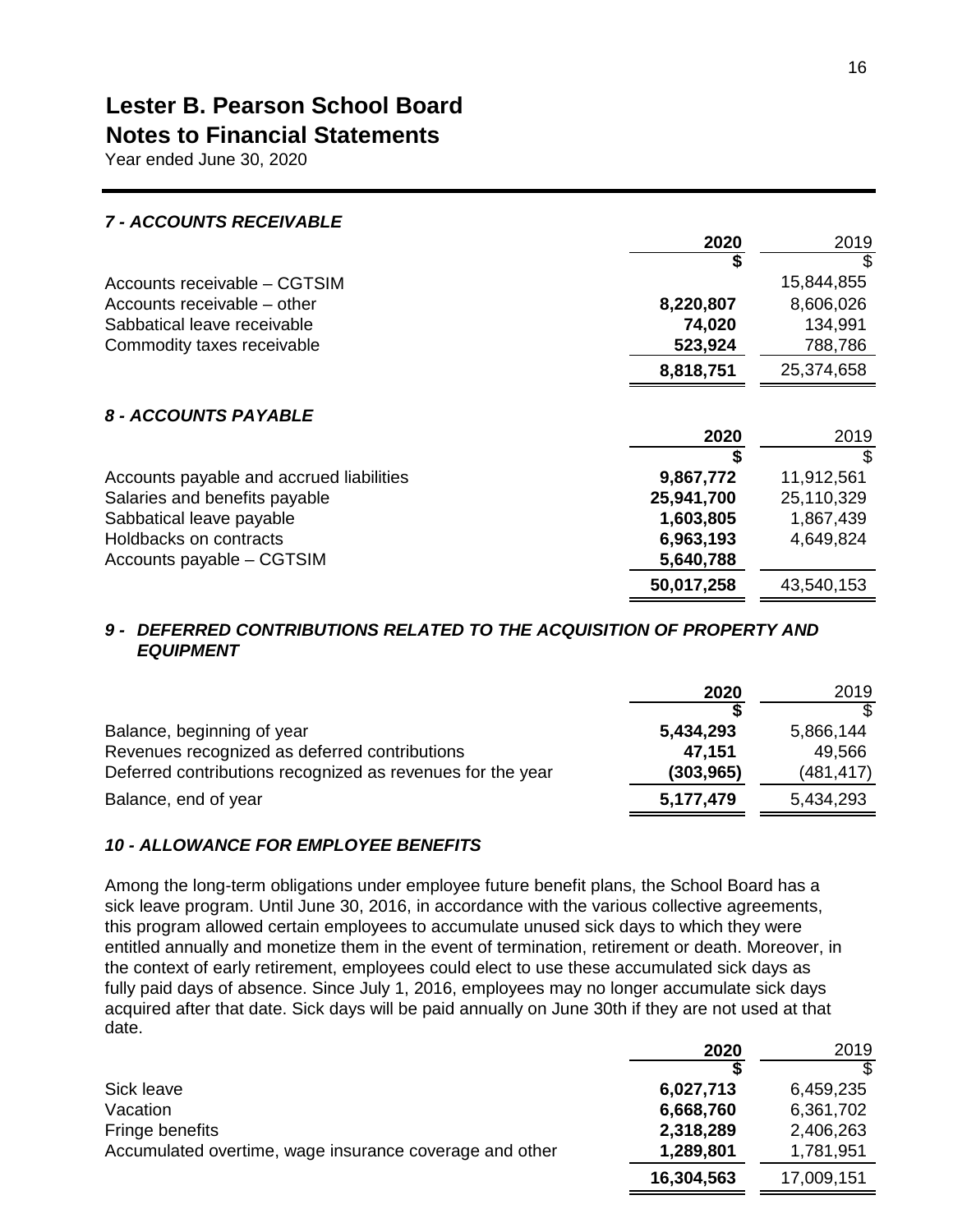Year ended June 30, 2020

### *11 - OTHER LIABILITIES*

|                                                               | 2020        | 2019          |
|---------------------------------------------------------------|-------------|---------------|
|                                                               |             |               |
| CNESST's retrospective program provision                      | 994,312     | 522,380       |
| School Board's share of the debt subject to a pledge of grant |             |               |
| held by the CGTSIM                                            | 235,336,101 | 246, 167, 080 |
| Other                                                         | 1,516,804   | 1,151,205     |
|                                                               | 237,847,217 | 247,840,665   |

The long-term debt of school boards on the Island of Montréal is managed by the CGTSIM. The School Board's share of the long-term debt subject to a pledge of grant is confirmed by the CGTSIM.

### *12 - PROPERTY AND EQUIPMENT*

|                                   |             |                    | 2020                |
|-----------------------------------|-------------|--------------------|---------------------|
|                                   |             | <b>Accumulated</b> | <b>Net carrying</b> |
|                                   | Cost        | amortization       | amount              |
|                                   | \$          | \$                 | \$                  |
| Land and land development         |             |                    |                     |
| Land                              | 10,800,787  |                    | 10,800,787          |
| Land development                  | 17,004,642  | 3,373,799          | 13,630,843          |
| <b>Buildings</b>                  |             |                    |                     |
| <b>Buildings</b>                  | 232,919,673 | 156,982,683        | 75,936,990          |
| Major building improvements       | 188,874,690 | 32,671,047         | 156,203,643         |
| Material and equipment            | 19,635,358  | 8,744,363          | 10,890,995          |
| Specialized pedagogical equipment | 4,058,217   | 1,957,516          | 2,100,701           |
| Complex networks                  | 27,178      | 11,800             | 15,378              |
|                                   | 473,320,545 | 203,741,208        | 269,579,337         |
|                                   |             |                    | 2019                |
|                                   |             | Accumulated        | Net carrying        |
|                                   | Cost        | amortization       | amount              |
|                                   | \$          | \$                 | \$                  |
| Land and land development         |             |                    |                     |
| Land                              | 11,282,483  |                    | 11,282,483          |
| Land development                  | 10,448,094  | 2,715,743          | 7,732,351           |
| <b>Buildings</b>                  |             |                    |                     |
| <b>Buildings</b>                  | 250,709,593 | 167,305,112        | 83,404,481          |
| Major building improvements       | 169,872,977 | 28,413,760         | 141,459,217         |
| Material and equipment            | 18,223,441  | 8,347,716          | 9,875,725           |
| Specialized pedagogical equipment | 4,361,614   | 2,297,878          | 2,063,736           |
| Complex networks                  | 27,178      | 10,423             | 16,755              |
|                                   | 464,925,380 | 209,090,632        | 255,834,748         |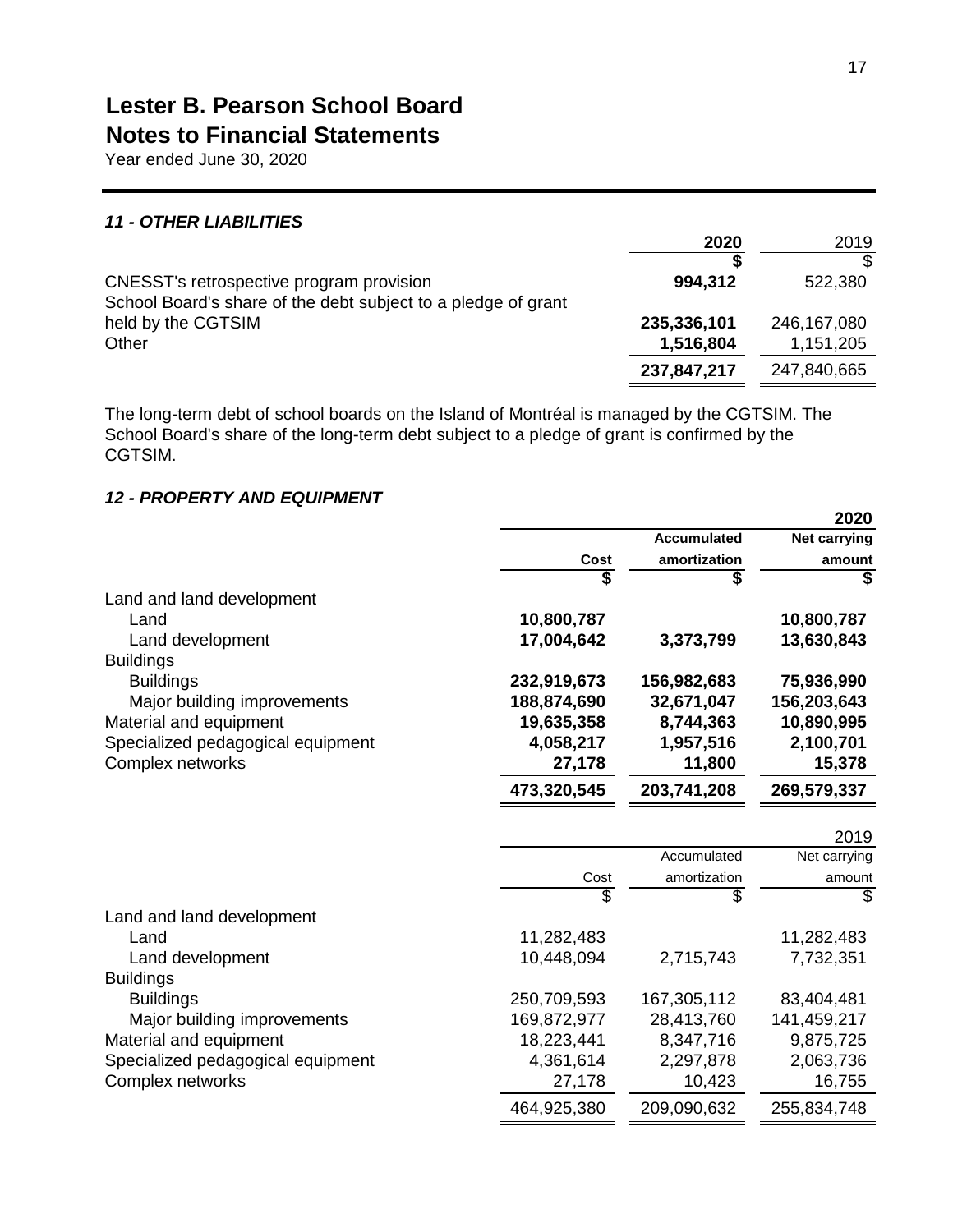Year ended June 30, 2020

### *12 - PROPERTY AND EQUIPMENT (Continued)*

The total amount of property and equipment includes \$9,468,882 of property and equipment in progress or development (\$6,644,165 as at June 30, 2019), \$1,895,635 for land development (\$1,031,535 as at June 30, 2019) and \$7,573,247 for major improvements and transformation (\$5,612,630 as at June 30, 2019). No amortization is taken on these property and equipment.

### *13 - RISK MANAGEMENT AND FINANCIAL RISKS*

#### **Risk management policy**

The School Board is exposed to various risks related to its financial instruments. The following provides a measure of risks at the year-end date, being June 30, 2020.

### **Financial risks**

#### *Credit risk*

Credit risk is the risk of a counterparty defaulting on contractual obligations. The School Board's credit risk is mainly associated with accounts receivable, excluding commodity taxes receivable. To reduce its credit risk, the School Board regularly analyzes the balance of its accounts receivable and reserves an allowance for doubtful accounts, as necessary, based on their estimated realizable value.

The carrying amount of the School Board's main financial assets represents the maximum amount exposed to credit risk.

#### *Interest rate risk*

The interest rate risk is the risk that the financial instruments will vary unfavourably according to interest rate fluctuations, whether the interest rates are fixed or variable. Fixed interest rate financial instruments expose the School Board to a fair value risk and those with variable interest rates, to a cash flow risk.

#### *Liquidity risk*

The liquidity risk of the School Board is the risk that it has difficulties honouring its obligations in relation to its financial liabilities.

As a result, the School Board is exposed to liquidity risk on the totality of the financial liabilities accounted for in the statement of financial position.

Liquidity risk management serves to maintain a sufficient amount of cash and cash equivalents and to ensure that the School Board has financing sources for a sufficient authorized amount. The School Board establishes budget and cash estimates to ensure it has the necessary funds to fulfil its obligations.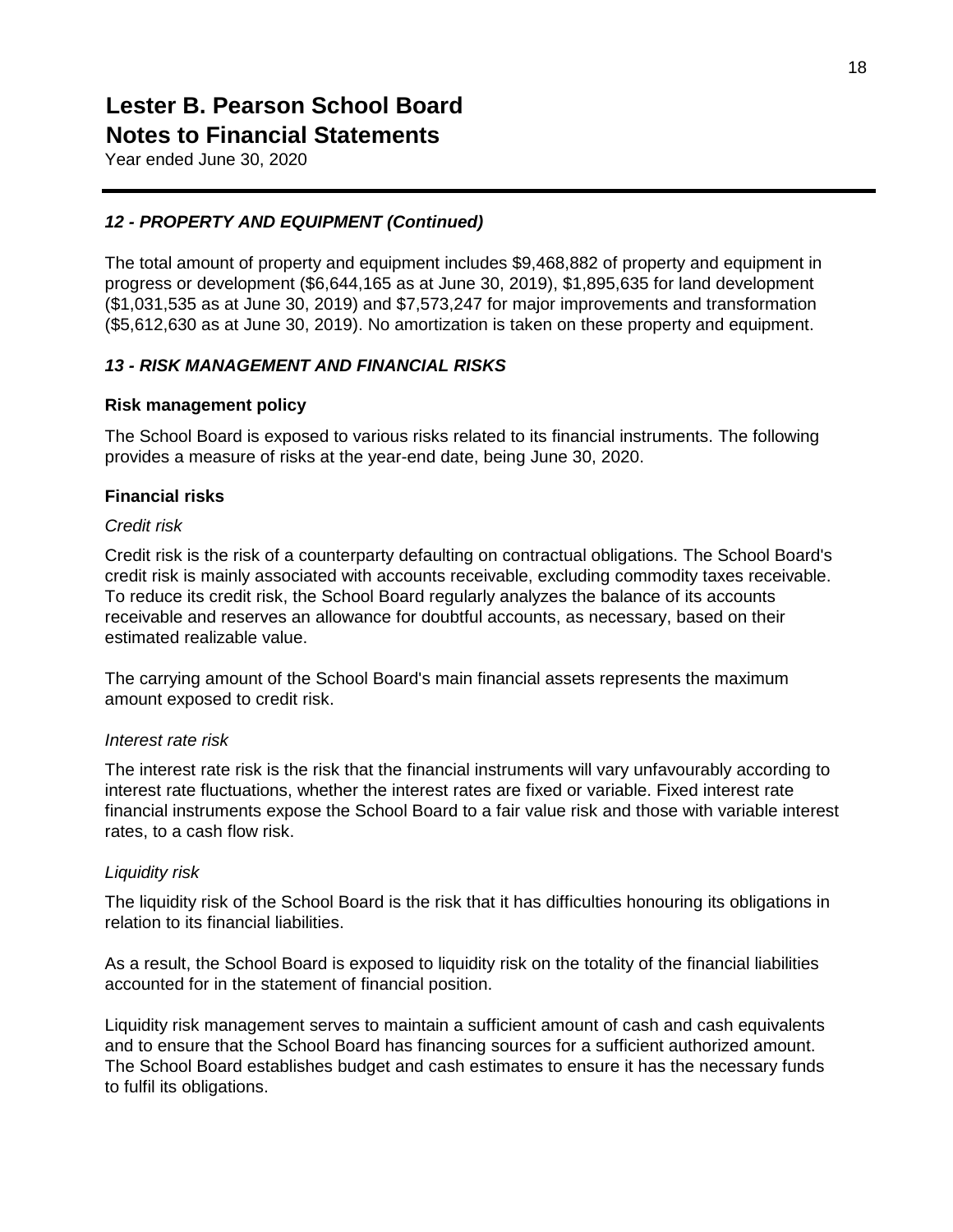Year ended June 30, 2020

### *14 - CONTRACTUAL OBLIGATIONS AND RIGHTS*

#### **Contractual obligations**

In the course of its operations, the School Board has entered into various long-term agreements. The most significant agreements have led to the following contractual obligations:

- An amount of \$24,206,017 for construction, renovation and land improvement agreements to be completed during 2020-2021;
- An amount of \$680,841 for long-term lease agreements for the rental of photocopiers, maturing between 2021 and 2025. Minimum lease payments for the next five years are \$250,696 in 2021, \$184,844 in 2022, \$108,633 in 2023, \$75,829 in 2024 and \$60,839 in 2025;
- An amount of \$1,019,975 for professional development to be completed during 2020-2021;
- An amount of \$158,916 for apprenticeship programs to be completed during 2020-2021;
- An amount of \$38,343,588 for school transportation contracts maturing between June 2020 and June 2022. Minimum payments for the next three years are \$12,781,196 from 2021 to 2023.

#### **Contractual rights**

The School Board has also entered into leases for the rental of premises expiring on various dates until 2030 which provide for the collection of rent totalling \$1,149,689 and allocated as follows for the next five years:

| 209,608 |
|---------|
| 160,719 |
| 163,764 |
| 107,318 |
| 109,004 |
|         |

#### *15 - CONTINGENCIES*

As at June 30, 2020, outstanding claims against the School Board amount to \$1,321,045 (\$1,368,522 as at June 30, 2019) and consist of various claims on construction contracts. In respect to these claims, management has recorded a provision of \$538,825. Any variation resulting from the outcome of these contingencies will be recognized in the statement of operations in the current fiscal year.

\$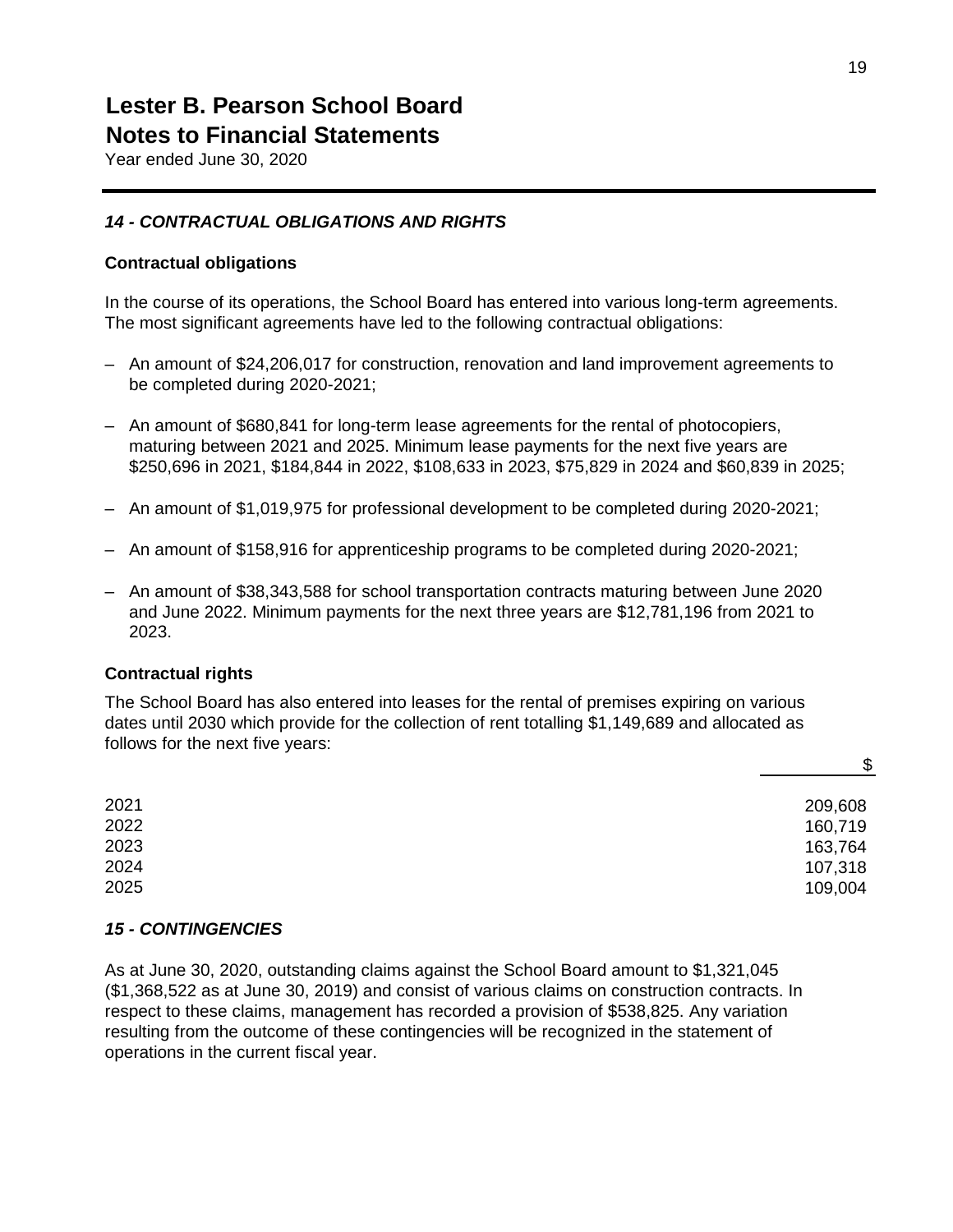Year ended June 30, 2020

## *16 - RELATED PARTY TRANSACTIONS*

In addition to the related party transactions, which are already reported in the financial statements and recognized at the exchange amount, the School Board is related to all the departments, special funds, organizations and enterprises controlled directly or indirectly by the Government of Quebec or under the common control or subject to the significant influence of the Government of Quebec. It is also related to its main directors, immediate family members and entities where one or more of these individuals have the power to direct the School Board's financial and administrative decisions.

During the year, the School Board ceded at its net book value a land and building to another entity controlled by the Government of Quebec, for a monetary contribution of \$11,427,348.

Except for the operation above, the School Board has not entered into any commercial transactions with any of these related parties, other than in the normal course of its operations and under normal commercial terms. These transactions are not reported separately in the financial statements.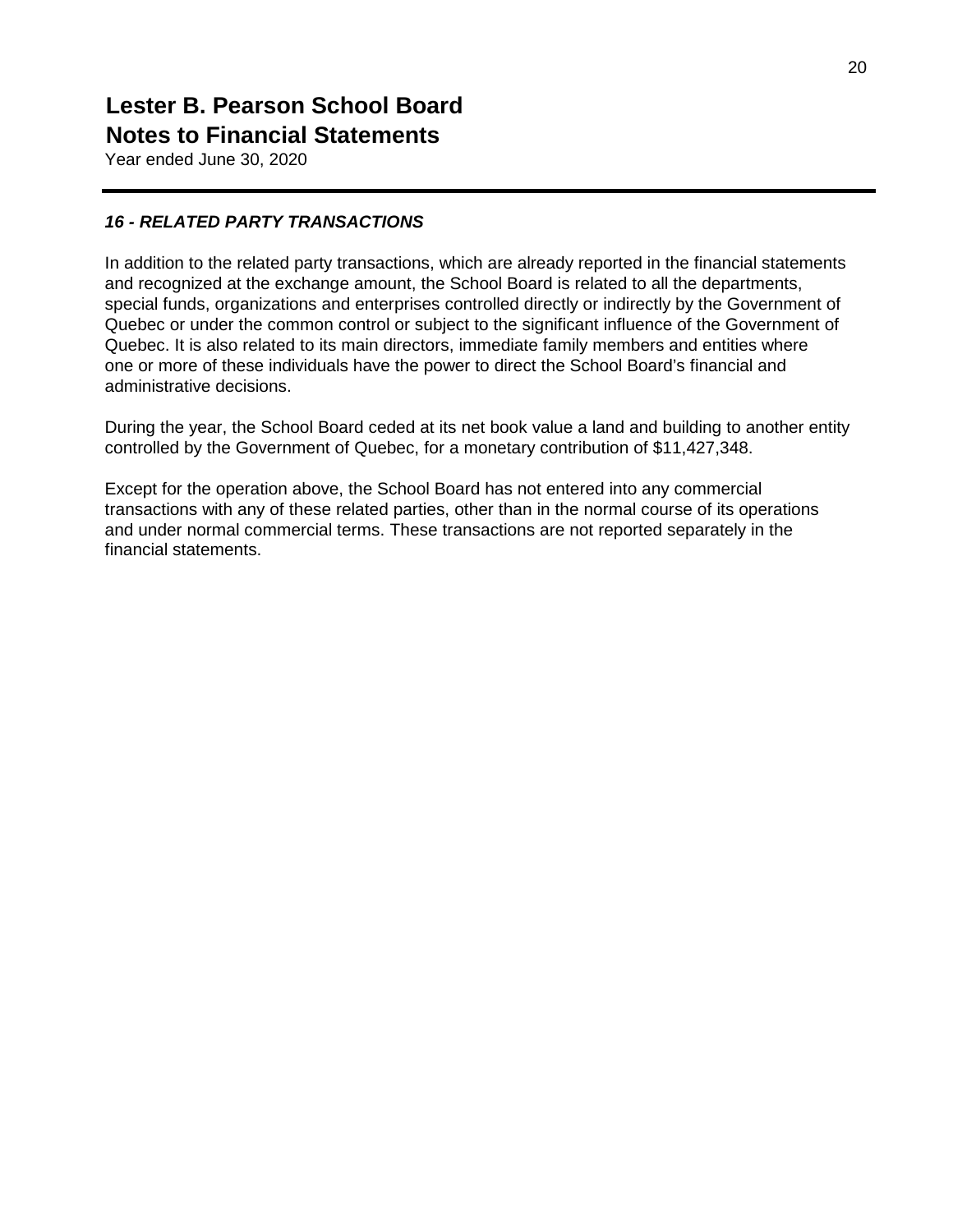# **Lester B. Pearson School Board Supplementary Information**

Year ended June 30, 2020 (Unaudited)

The following supplementary information has been compiled. We have not performed an audit or a review engagement in respect of the supplementary information and, accordingly, we express no assurance thereon.

|                                            | 2020        | 2019                    |
|--------------------------------------------|-------------|-------------------------|
|                                            |             | $\overline{\mathbb{S}}$ |
| <b>BREAKDOWN OF OPERATING EXPENDITURES</b> |             |                         |
| <b>Teaching services</b>                   |             |                         |
| Kindergarten                               | 9,564,346   | 8,457,847               |
| Elementary                                 | 54,801,206  | 54,978,515              |
| Secondary                                  | 48,659,150  | 48,366,572              |
| <b>Technical vocational</b>                | 22,310,501  | 21,712,883              |
| <b>Educational intervention</b>            | 3,953,813   | 2,921,969               |
| Adult education                            | 6,536,938   | 6,842,607               |
|                                            | 145,825,954 | 143,280,393             |
| Educational support activities             |             |                         |
| Management of schools and centres          | 20,337,104  | 21,104,030              |
| <b>Educational material</b>                | 4,932,862   | 4,975,723               |
| <b>Complementary services</b>              | 32,627,143  | 28,984,747              |
| Pedagogical services                       | 12,310,783  | 14,373,675              |
| Animation and pedagogical services         | 2,200,037   | 2,024,992               |
| Professional development                   | 466,892     | 568,886                 |
| Social, cultural and sports activities     | 3,105,183   | 3,965,539               |
|                                            | 75,980,004  | 75,997,592              |
| <b>Extracurricular activities</b>          |             |                         |
| Living allocation                          | 35,250      | 33,000                  |
| Food services                              | 651,963     | 859,256                 |
| Transportation                             | 12,250,289  | 13,882,048              |
| Daycare                                    | 13,301,179  | 12,394,573              |
|                                            | 26,238,681  | 27,168,877              |
|                                            |             |                         |
| Administrative activities                  |             |                         |
| <b>Council of Commissioners</b>            | 370,016     | 303,717                 |
| Management                                 | 9,757,339   | 9,733,069               |
| Corporate services                         | 2,959,378   | 3,183,653               |
| Professional development                   | 53,075      | 99,819                  |
|                                            | 13,139,808  | 13,320,258              |